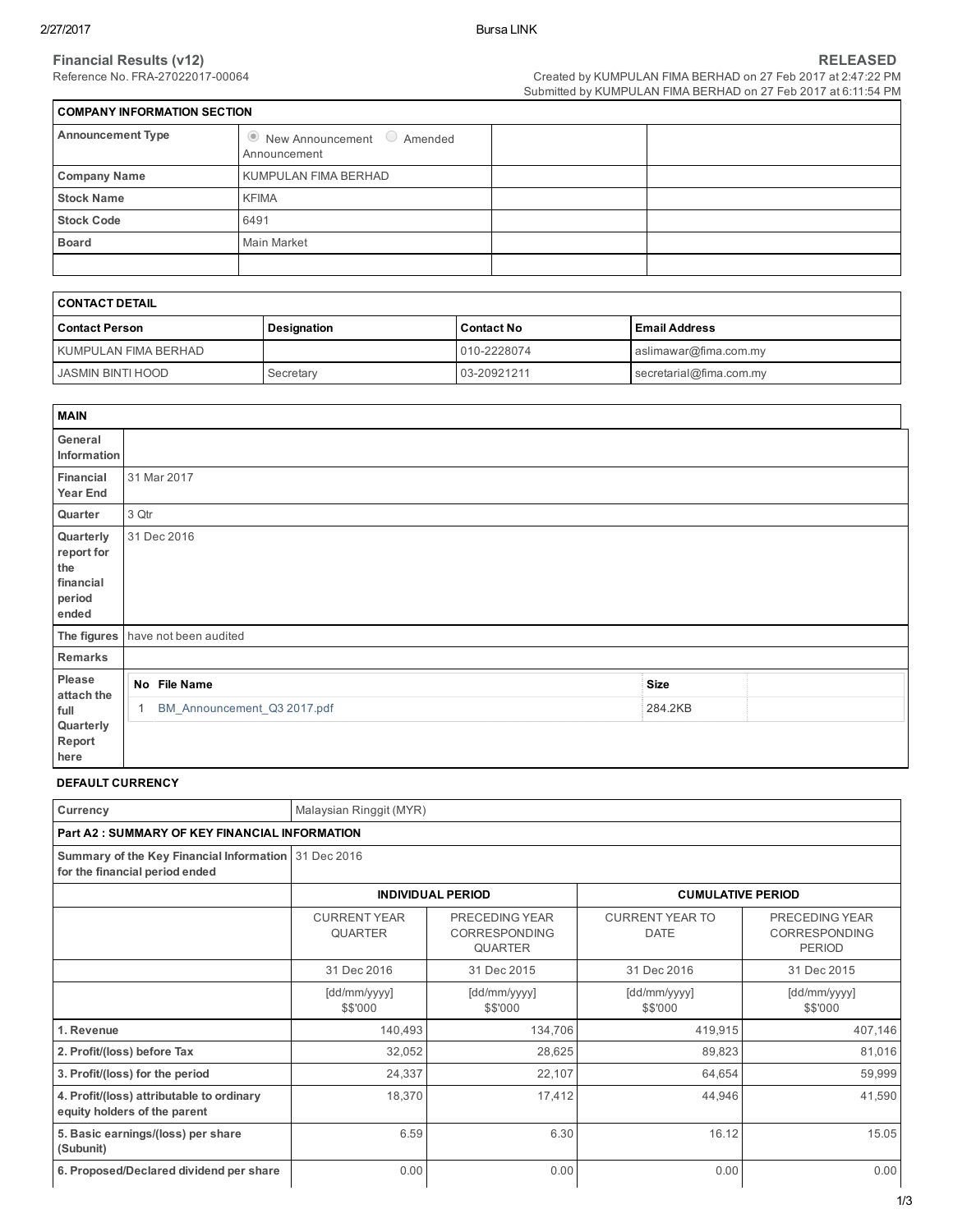2/27/2017 Bursa LINK

| (Subunit)                                                                                                                                                |               |                                                                                             |                               |        |                                                          |                                       |                                                         |  |  |
|----------------------------------------------------------------------------------------------------------------------------------------------------------|---------------|---------------------------------------------------------------------------------------------|-------------------------------|--------|----------------------------------------------------------|---------------------------------------|---------------------------------------------------------|--|--|
|                                                                                                                                                          |               | AS AT END OF CURRENT QUARTER                                                                |                               |        |                                                          | AS AT PRECEDING FINANCIAL YEAR END    |                                                         |  |  |
| 7. Net assets per share attributable to<br>ordinary equity holders of the parent (\$\$)                                                                  |               |                                                                                             |                               | 2.8200 |                                                          |                                       | 2.7000                                                  |  |  |
| <b>Remarks</b>                                                                                                                                           |               |                                                                                             |                               |        |                                                          |                                       |                                                         |  |  |
| In a currency system, there is usually a main unit (base) and subunit that is a fraction amount of the main unit.<br>Example for the subunit as follows: |               |                                                                                             |                               |        |                                                          |                                       |                                                         |  |  |
| Country                                                                                                                                                  | Base unit     |                                                                                             | <b>Subunit</b>                |        |                                                          |                                       |                                                         |  |  |
| <b>Malaysia</b>                                                                                                                                          | Ringgit       |                                                                                             | Sen                           |        |                                                          |                                       |                                                         |  |  |
| <b>United States</b>                                                                                                                                     | <b>Dollar</b> |                                                                                             | Cent                          |        |                                                          |                                       |                                                         |  |  |
| <b>United Kingdom</b>                                                                                                                                    | Pound         |                                                                                             | Pence                         |        |                                                          |                                       |                                                         |  |  |
| Part A3: ADDITIONAL INFORMATION (This Information is for Exchange's Internal Use only)                                                                   |               |                                                                                             |                               |        |                                                          |                                       |                                                         |  |  |
|                                                                                                                                                          |               |                                                                                             | <b>INDIVIDUAL PERIOD</b>      |        |                                                          | <b>CUMULATIVE PERIOD</b>              |                                                         |  |  |
|                                                                                                                                                          |               | <b>CURRENT YEAR</b><br><b>QUARTER</b>                                                       |                               |        | PRECEDING YEAR<br><b>CORRESPONDING</b><br><b>QUARTER</b> | <b>CURRENT YEAR TO</b><br><b>DATE</b> | PRECEDING YEAR<br><b>CORRESPONDING</b><br><b>PERIOD</b> |  |  |
|                                                                                                                                                          |               |                                                                                             | 31 Dec 2016<br>31 Dec 2015    |        | 31 Dec 2016                                              | 31 Dec 2015                           |                                                         |  |  |
|                                                                                                                                                          |               | [dd/mm/yyyy]<br>\$\$'000                                                                    |                               |        | [dd/mm/yyyy]<br>[dd/mm/yyyy]<br>\$\$'000<br>\$\$'000     |                                       | [dd/mm/yyyy]<br>\$\$'000                                |  |  |
| 1. Gross interest income                                                                                                                                 |               |                                                                                             | 1,389                         |        | 1,431                                                    | 4,833                                 | 4,161                                                   |  |  |
| 2. Gross interest expense                                                                                                                                |               |                                                                                             | $\Omega$<br>$\mathbf{0}$      |        |                                                          | $\Omega$                              | $\Omega$                                                |  |  |
| <b>Remarks</b>                                                                                                                                           |               | (i) as at 31/12/2016: (213)<br>(ii)as at 31/12/2015: (40)                                   | For individual quarter RM'000 |        |                                                          |                                       |                                                         |  |  |
|                                                                                                                                                          |               | For cumulative quarter RM'000<br>(i) as at 31/12/2016: (530)<br>(ii)as at 31/12/2015: (231) |                               |        |                                                          |                                       |                                                         |  |  |

# OTHER CURRENCY

| <b>Other Currency</b>                                                                   |                                       |                                                          |                                       |                                                         |  |  |  |  |
|-----------------------------------------------------------------------------------------|---------------------------------------|----------------------------------------------------------|---------------------------------------|---------------------------------------------------------|--|--|--|--|
| <b>Part A2: SUMMARY OF KEY FINANCIAL INFORMATION</b>                                    |                                       |                                                          |                                       |                                                         |  |  |  |  |
| Summary of the Key Financial Information 31 Dec 2016<br>for the financial period ended  |                                       |                                                          |                                       |                                                         |  |  |  |  |
|                                                                                         |                                       | <b>INDIVIDUAL PERIOD</b>                                 | <b>CUMULATIVE PERIOD</b>              |                                                         |  |  |  |  |
|                                                                                         | <b>CURRENT YEAR</b><br><b>QUARTER</b> | PRECEDING YEAR<br><b>CORRESPONDING</b><br><b>QUARTER</b> | <b>CURRENT YEAR TO</b><br><b>DATE</b> | PRECEDING YEAR<br><b>CORRESPONDING</b><br><b>PERIOD</b> |  |  |  |  |
|                                                                                         | [dd/mm/yyyy]<br>\$\$'000              | [dd/mm/yyyy]<br>\$\$'000                                 | [dd/mm/yyyy]<br>\$\$'000              | [dd/mm/yyyy]<br>\$\$'000                                |  |  |  |  |
| 1. Revenue                                                                              |                                       |                                                          |                                       |                                                         |  |  |  |  |
| 2. Profit/(loss) before Tax                                                             |                                       |                                                          |                                       |                                                         |  |  |  |  |
| 3. Profit/(loss) for the period                                                         |                                       |                                                          |                                       |                                                         |  |  |  |  |
| 4. Profit/(loss) attributable to ordinary<br>equity holders of the parent               |                                       |                                                          |                                       |                                                         |  |  |  |  |
| 5. Basic earnings/(loss) per share<br>(Subunit)                                         |                                       |                                                          |                                       |                                                         |  |  |  |  |
| 6. Proposed/Declared dividend per share<br>(Subunit)                                    |                                       |                                                          |                                       |                                                         |  |  |  |  |
|                                                                                         | AS AT END OF CURRENT QUARTER          |                                                          | AS AT PRECEDING FINANCIAL YEAR END    |                                                         |  |  |  |  |
| 7. Net assets per share attributable to<br>ordinary equity holders of the parent (\$\$) |                                       |                                                          |                                       |                                                         |  |  |  |  |
| <b>Remarks</b>                                                                          |                                       |                                                          |                                       |                                                         |  |  |  |  |

In a currency system, there is usually a main unit (base) and subunit that is a fraction amount of the main unit. Example for the subunit as follows: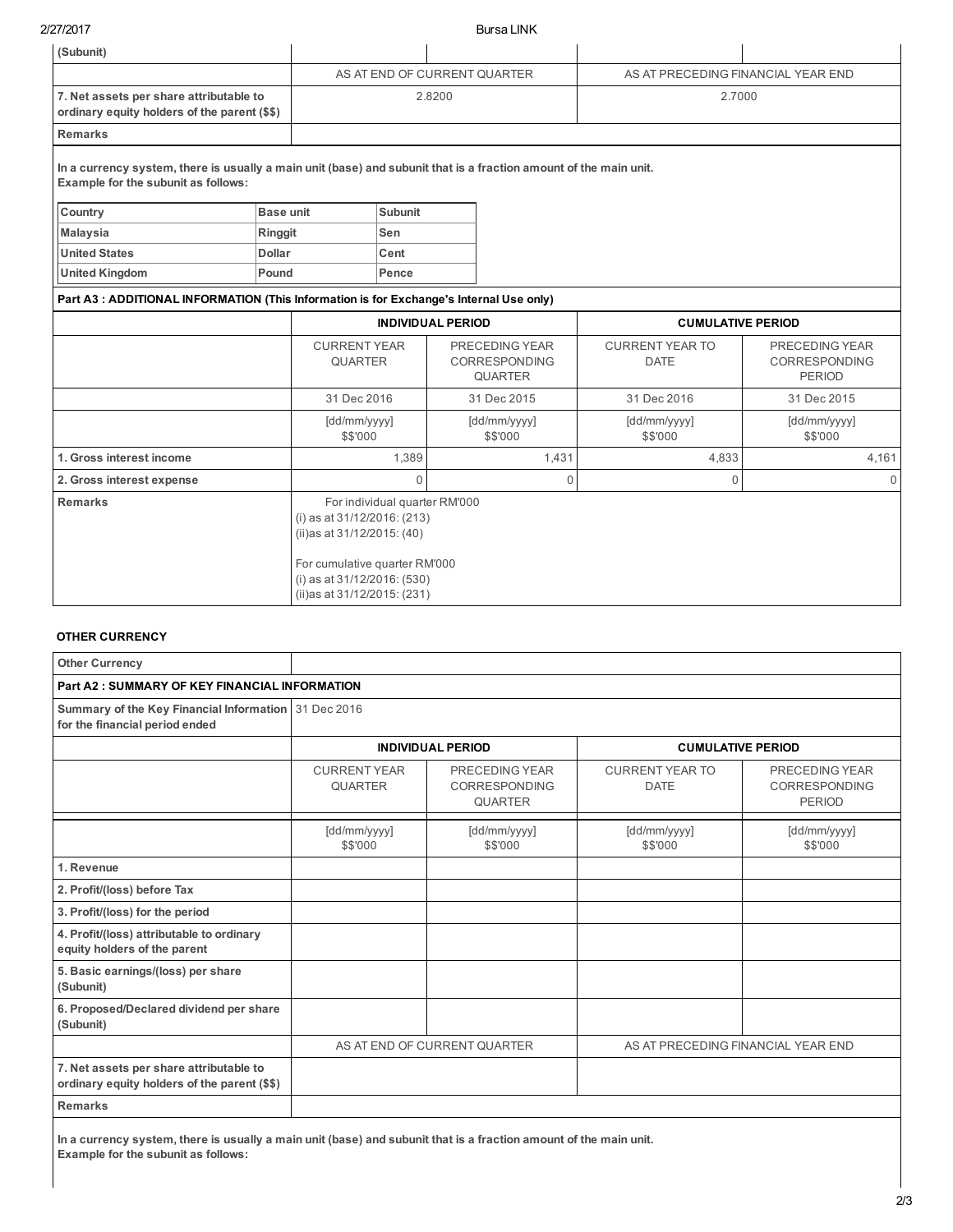| Country                                                                                | <b>Base unit</b> | <b>Subunit</b>                        |       |                          |                                                          |                                       |                                                         |
|----------------------------------------------------------------------------------------|------------------|---------------------------------------|-------|--------------------------|----------------------------------------------------------|---------------------------------------|---------------------------------------------------------|
| <b>Malaysia</b>                                                                        | Ringgit          |                                       | Sen   |                          |                                                          |                                       |                                                         |
| <b>United States</b>                                                                   | <b>Dollar</b>    |                                       | Cent  |                          |                                                          |                                       |                                                         |
| <b>United Kingdom</b>                                                                  | Pound            |                                       | Pence |                          |                                                          |                                       |                                                         |
| Part A3: ADDITIONAL INFORMATION (This Information is for Exchange's Internal Use only) |                  |                                       |       |                          |                                                          |                                       |                                                         |
|                                                                                        |                  | <b>INDIVIDUAL PERIOD</b>              |       | <b>CUMULATIVE PERIOD</b> |                                                          |                                       |                                                         |
|                                                                                        |                  | <b>CURRENT YEAR</b><br><b>QUARTER</b> |       |                          | PRECEDING YEAR<br><b>CORRESPONDING</b><br><b>QUARTER</b> | <b>CURRENT YEAR TO</b><br><b>DATE</b> | PRECEDING YEAR<br><b>CORRESPONDING</b><br><b>PERIOD</b> |
|                                                                                        |                  | [dd/mm/yyyy]<br>\$\$'000              |       | [dd/mm/yyyy]<br>\$\$'000 |                                                          | [dd/mm/yyyy]<br>\$\$'000              | [dd/mm/yyyy]<br>\$\$'000                                |
| 1. Gross interest income                                                               |                  |                                       |       |                          |                                                          |                                       |                                                         |
| 2. Gross interest expense                                                              |                  |                                       |       |                          |                                                          |                                       |                                                         |
| <b>Remarks</b>                                                                         |                  |                                       |       |                          |                                                          |                                       |                                                         |

Copyright © 2015 Bursa Malaysia Berhad 9.0.6. All rights reserved. Terms & Conditions of Use, Disclaimer and Linking Policy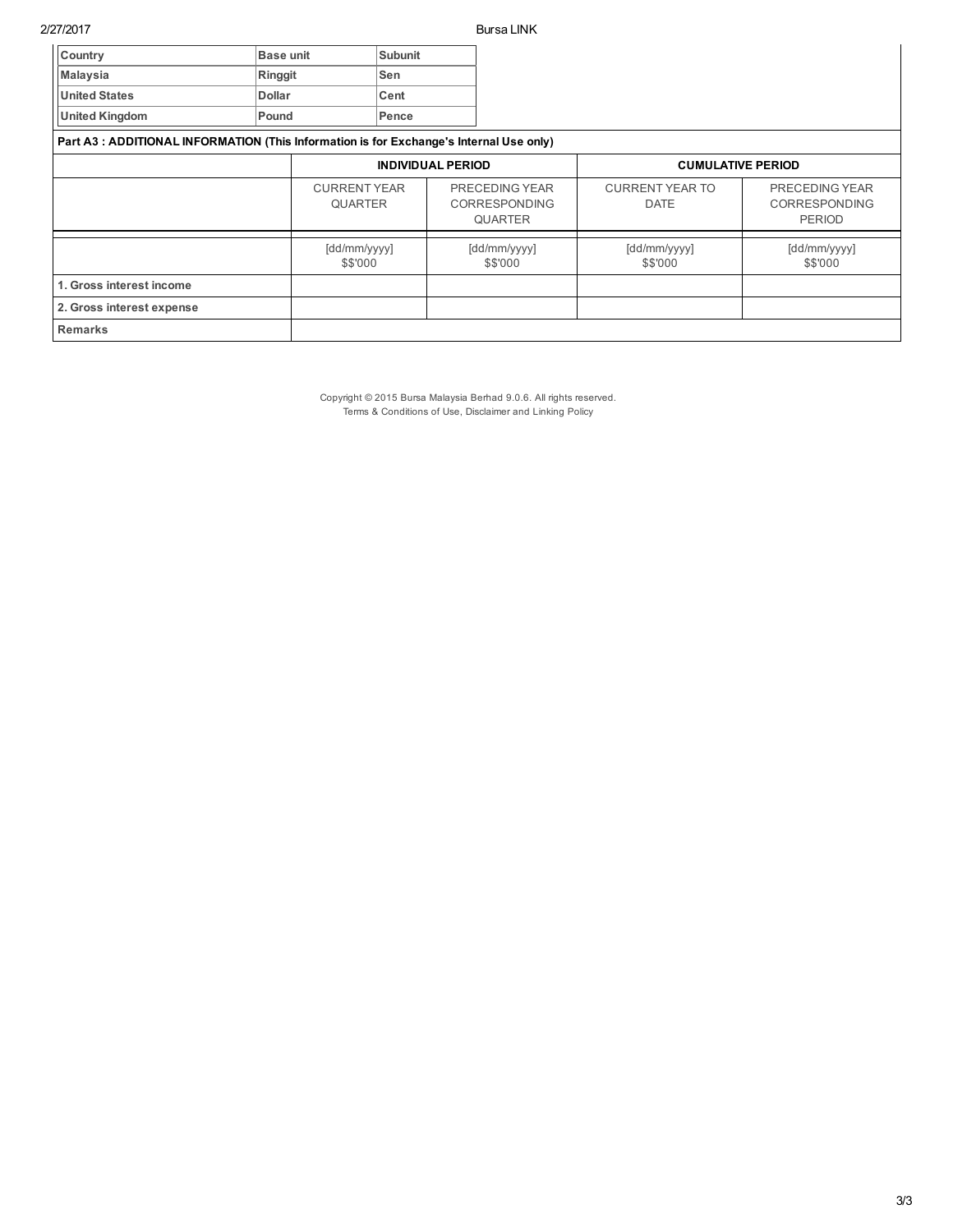

# KUMPULAN FIMA BERHAD (11817-V) (Incorporated in Malaysia)

Condensed Consolidated Financial Statements For The Third Quarter Ended 31 December 2016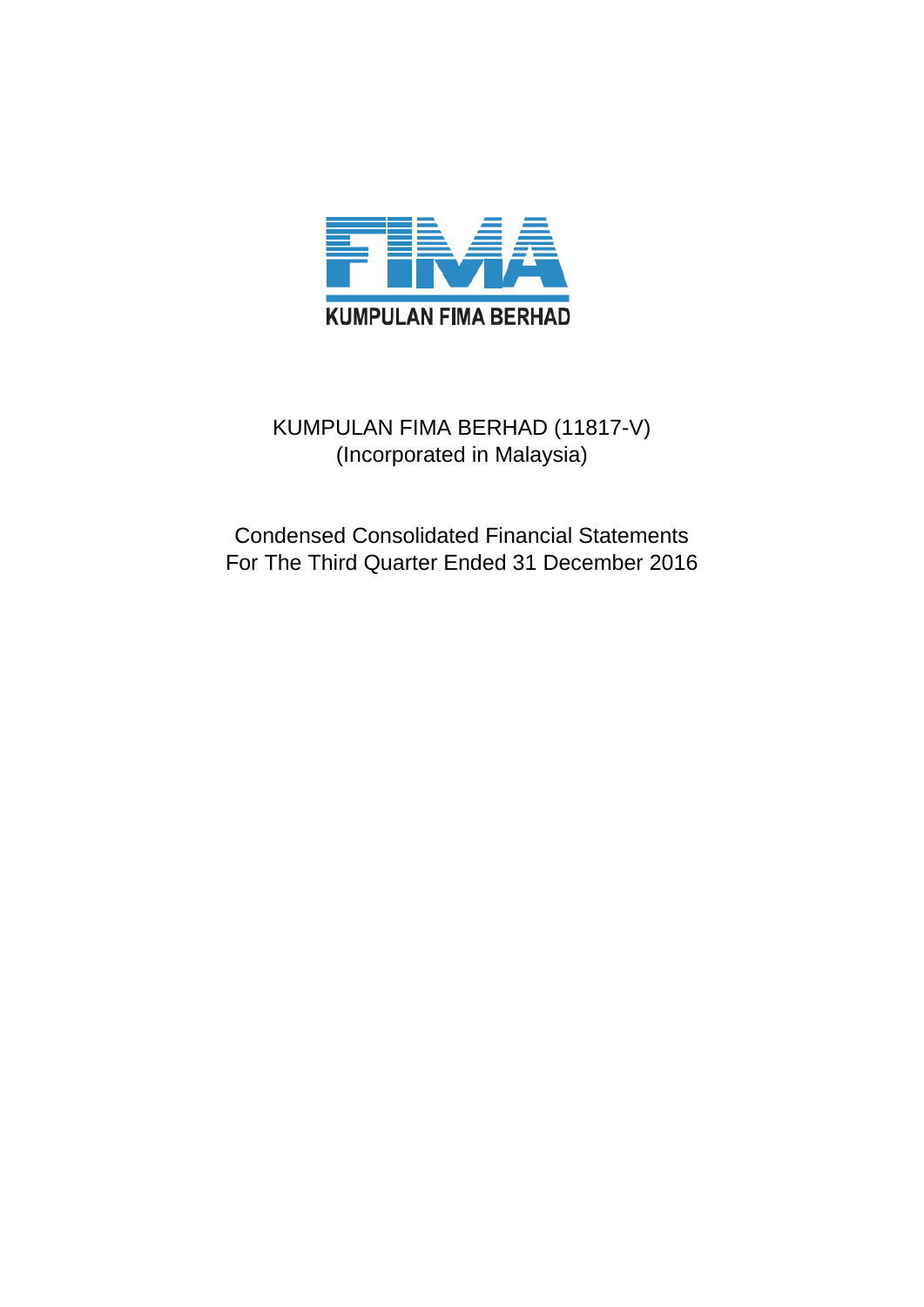

# **CONDENSED CONSOLIDATED STATEMENT OF COMPREHENSIVE INCOME FOR THE THIRD QUARTER ENDED 31 DECEMBER 2016** *(THE FIGURES HAVE NOT BEEN AUDITED)*

|                                                       |                |                | <b>Current Quarter</b> | <b>9 Months Cumulative</b> |                       |  |  |
|-------------------------------------------------------|----------------|----------------|------------------------|----------------------------|-----------------------|--|--|
|                                                       |                | <b>Current</b> | <b>Preceding Year</b>  | <b>Current</b>             | <b>Preceding Year</b> |  |  |
|                                                       |                | Year           | Corresponding          | Year                       | Corresponding         |  |  |
|                                                       |                | Quarter        | Quarter                | <b>To Date</b>             | <b>Period</b>         |  |  |
|                                                       | <b>Note</b>    | 31-12-2016     | 31-12-2015             | 31-12-2016                 | 31-12-2015            |  |  |
|                                                       |                | <b>RM'000</b>  | <b>RM'000</b>          | <b>RM'000</b>              | <b>RM'000</b>         |  |  |
|                                                       |                |                |                        |                            |                       |  |  |
| Revenue                                               | A <sub>9</sub> | 140,493        | 134,706                | 419,915                    | 407,146               |  |  |
| Cost of sales                                         |                | (88, 298)      | (88, 592)              | (266, 787)                 | (260, 919)            |  |  |
| <b>Gross profit</b>                                   |                | 52,195         | 46,114                 | 153,128                    | 146,227               |  |  |
| Other income                                          |                | 5,048          | 3,341                  | 11,832                     | 9,726                 |  |  |
| Other items of expense                                |                |                |                        |                            |                       |  |  |
| Administrative expenses                               |                | (21, 520)      | (14, 161)              | (55,058)                   | (51, 771)             |  |  |
| Selling and marketing expenses                        |                | (1, 569)       | (1, 456)               | (4,601)                    | (4, 857)              |  |  |
| Other expenses                                        |                | (2, 273)       | (4, 944)               | (15, 773)                  | (18, 388)             |  |  |
|                                                       |                | (25, 362)      | $(20, 56\overline{1})$ | (75, 432)                  | (75, 016)             |  |  |
| Finance costs                                         |                | (213)          | (40)                   | (530)                      | (231)                 |  |  |
| Share of profit of associates                         |                | 384            | (229)                  | 825                        | 310                   |  |  |
| Profit before tax                                     | A9/A10         | 32,052         | 28,625                 | 89,823                     | 81,016                |  |  |
| Income tax expense                                    | B <sub>5</sub> | (7, 715)       | (6, 518)               | (25, 169)                  | (21,017)              |  |  |
| Profit net of tax                                     |                | 24,337         | 22,107                 | 64,654                     | 59,999                |  |  |
| Other comprehensive income                            |                |                |                        |                            |                       |  |  |
| Foreign currency translation differences              |                |                |                        |                            |                       |  |  |
| for foreign operations                                |                | 10,500         | (9,692)                | 19,974                     | (4,047)               |  |  |
| <b>Total comprehensive income</b>                     |                |                |                        |                            |                       |  |  |
| for the period                                        |                | 34,837         | 12,415                 | 84,628                     | 55,952                |  |  |
| Profit attributable to:                               |                |                |                        |                            |                       |  |  |
| Equity holders of the Company                         |                | 18,370         | 17,412                 | 44,946                     | 41,590                |  |  |
| Non-controlling interests                             |                | 5,967          | 4,695                  | 19,708                     | 18,409                |  |  |
| Profit for the period                                 |                | 24,337         | 22,107                 | 64,654                     | 59,999                |  |  |
| <b>Total comprehensive income</b><br>attributable to: |                |                |                        |                            |                       |  |  |
| Equity holders of the Company                         |                | 28,818         | 8,279                  | 64,868                     | 38,362                |  |  |
| Non-controlling interests                             |                | 6,019          | 4,136                  | 19,760                     | 17,590                |  |  |
| <b>Total comprehensive income</b>                     |                |                |                        |                            |                       |  |  |
| for the period                                        |                | 34,837         | 12,415                 | 84,628                     | 55,952                |  |  |
| Earnings per share attributable                       |                |                |                        |                            |                       |  |  |
| to owners of the parent                               |                |                |                        |                            |                       |  |  |
| (sen per share):                                      |                |                |                        |                            |                       |  |  |
| <b>Basic</b>                                          | <b>B13</b>     | 6.59           | 6.30                   | 16.12                      | 15.05                 |  |  |
| <b>Diluted</b>                                        | <b>B13</b>     | 6.57           | 6.30                   | 16.06                      | 14.95                 |  |  |

*(The condensed consolidated statement of comprehensive income should be read in conjunction with the audited* financial statements for the year ended 31 March 2016 and the accompanying explanatory notes attached to the *interim financial statements).*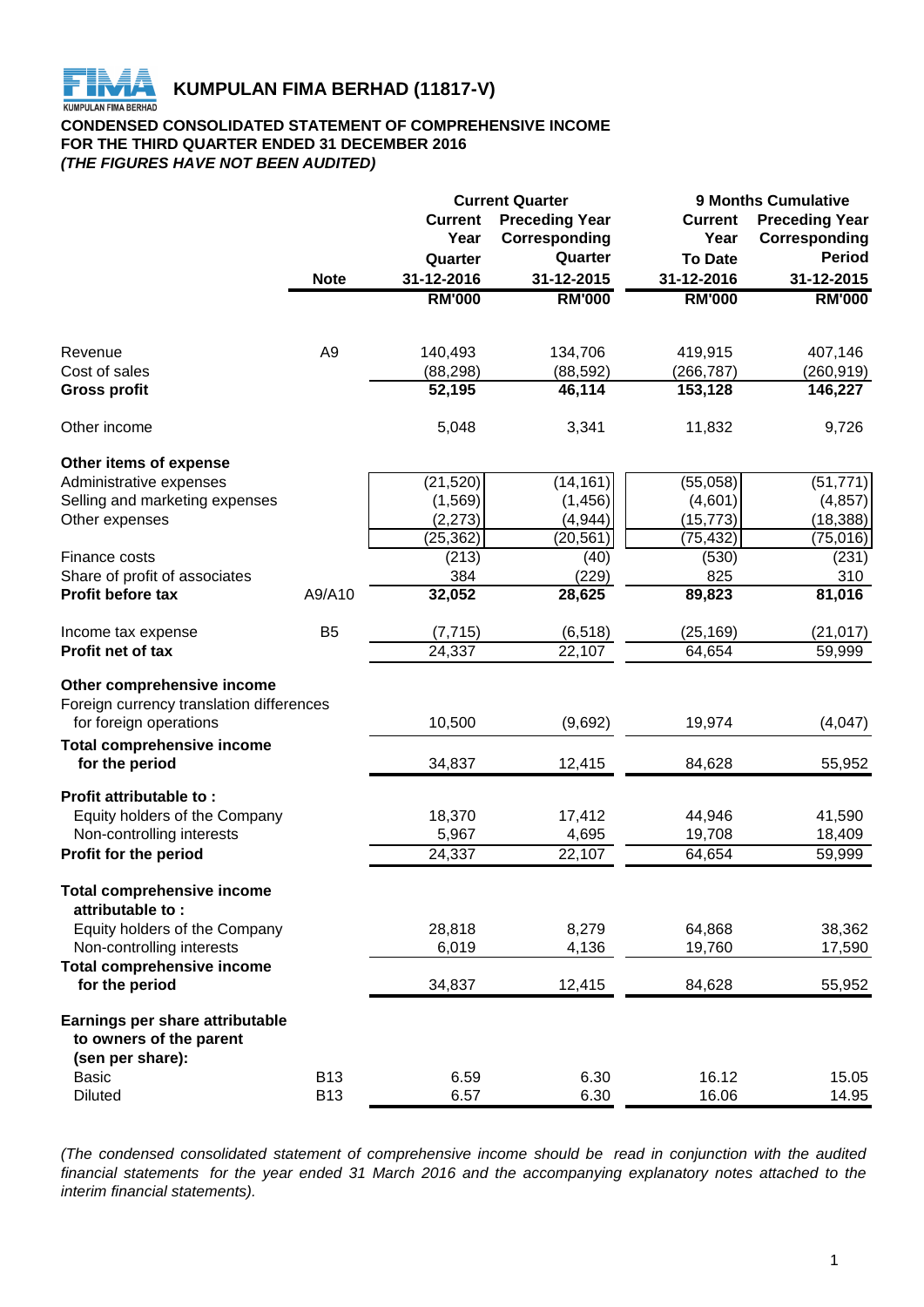# **CONDENSED CONSOLIDATED STATEMENT OF FINANCIAL POSITION AS AT 31 DECEMBER 2016**

|                                                      | As At<br>31-12-2016<br>(unaudited) | As At<br>31-03-2016<br>(audited) |
|------------------------------------------------------|------------------------------------|----------------------------------|
|                                                      | <b>RM'000</b>                      | <b>RM'000</b>                    |
| <b>ASSETS</b>                                        |                                    |                                  |
| Non-current assets                                   |                                    |                                  |
| Property, plant and equipment                        | 344,452                            | 344,402                          |
| Investment properties                                | 68,936                             | 70,097                           |
| <b>Biological assets</b>                             | 176,856                            | 153,476                          |
| Investment in associates                             | 44,252                             | 46,659                           |
| Deferred tax assets                                  | 6,870                              | 8,394                            |
| Goodwill on consolidation                            | 12,710                             | 12,710                           |
|                                                      | 654,076                            | 635,738                          |
| <b>Current assets</b>                                |                                    |                                  |
| Inventories                                          | 100,181                            | 90,807                           |
| Trade receivables                                    | 144,428                            | 183,562                          |
| Other receivables                                    | 30,132                             | 27,963                           |
| Cash and bank balances                               | 392,261                            | 247,592                          |
|                                                      | 667,002                            | 549,924                          |
| <b>TOTAL ASSETS</b>                                  | 1,321,078                          | 1,185,662                        |
|                                                      |                                    |                                  |
| <b>EQUITY AND LIABILITIES</b>                        |                                    |                                  |
| Equity attributable to equity holders of the Company |                                    |                                  |
| Share capital                                        | 282,232                            | 276,968                          |
| Share premium                                        | 29,438                             | 24,713                           |
| Other reserves                                       | 155,814                            | 138,002                          |
| Retained earnings                                    | 328,239                            | 308,617                          |
|                                                      | 795,723                            | 748,300                          |
| Non-controlling interests                            | 258,615                            | 250,986                          |
| <b>Total equity</b>                                  | 1,054,338                          | 999,286                          |
| <b>Non-current liabilities</b>                       |                                    |                                  |
| Finance lease obligations                            | 16,313                             | 16,799                           |
| Retirement benefit obligations                       | 1,528                              | 1,391                            |
| Deferred tax liabilities                             | 46,036                             | 46,951                           |
|                                                      | 63,877                             | 65,141                           |
| <b>Current liabilities</b>                           |                                    |                                  |
| Finance lease obligations                            | 646                                | 646                              |
| Short term borrowings                                | 25,449                             | 15,281                           |
| Trade payables                                       | 79,973                             | 44,007                           |
| Other payables                                       | 94,954                             | 60,615                           |
| Tax payable                                          | 1,841                              | 686                              |
|                                                      | 202,863                            | 121,235                          |
| <b>Total liabilities</b>                             | 266,740                            | 186,376                          |
| <b>TOTAL EQUITY AND LIABILITIES</b>                  | 1,321,078                          | 1,185,662                        |
|                                                      |                                    |                                  |
| Net assets per share (RM)                            | 2.82                               | 2.70                             |
|                                                      |                                    |                                  |

*(The condensed consolidated statement of financial position should be read in conjunction with the audited* financial statements for the year ended 31 March 2016 and the accompanying explanatory notes attached to the *interim financial statements).*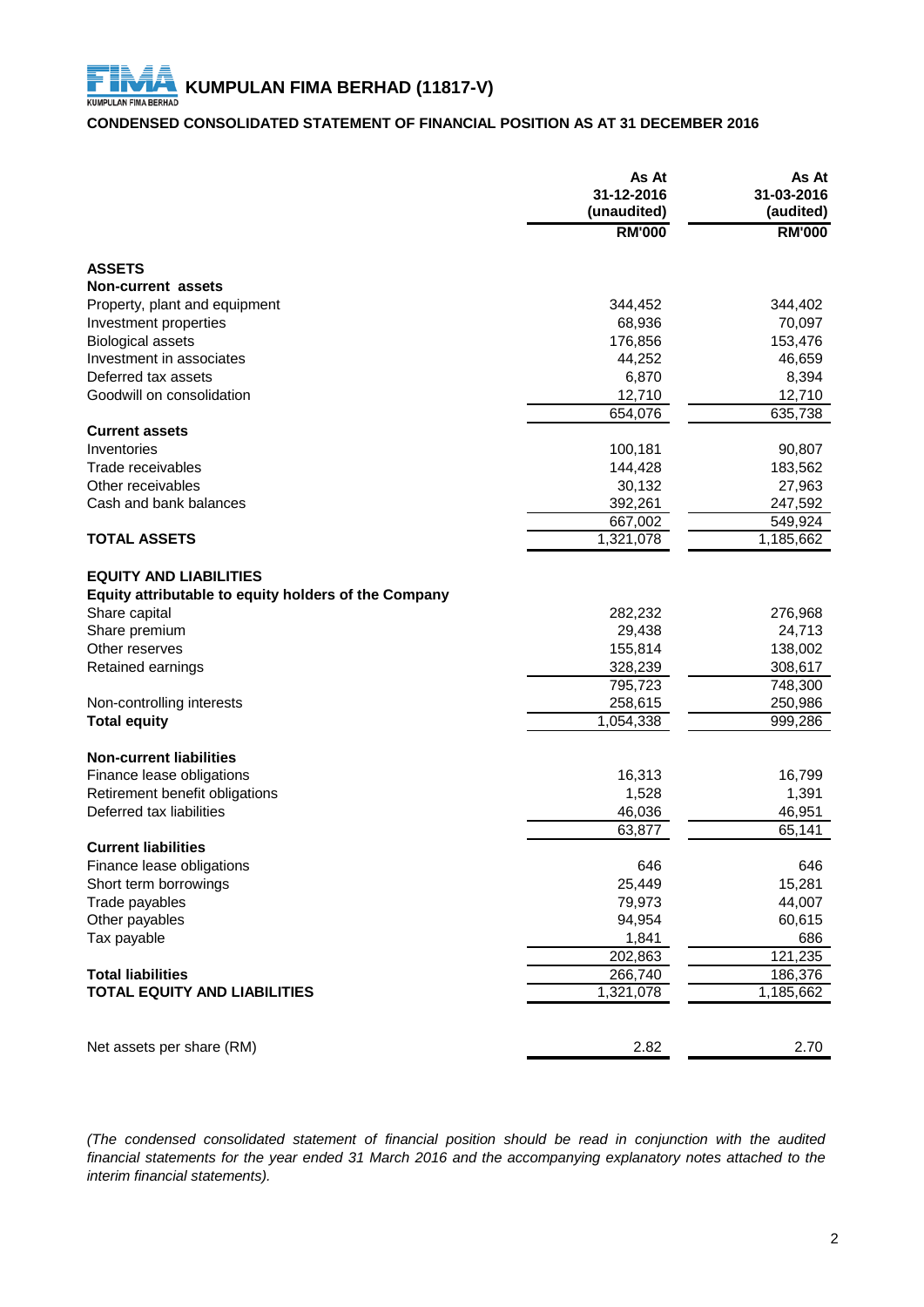

**CONDENSED CONSOLIDATED STATEMENT OF CHANGES IN EQUITY FOR THE THIRD QUARTER ENDED 31 DECEMBER 2016**

|                                                                                   | Non-distributable                 |                                   |                   |                                     |               | Distributable                                                              |                                        |                                |                                                      |                   |                                  |                        |
|-----------------------------------------------------------------------------------|-----------------------------------|-----------------------------------|-------------------|-------------------------------------|---------------|----------------------------------------------------------------------------|----------------------------------------|--------------------------------|------------------------------------------------------|-------------------|----------------------------------|------------------------|
|                                                                                   | <b>Share</b><br>capital           | <b>Share</b><br>premium           | reserves          | <b>Other</b> Revaluation<br>reserve | reserve       | Capital<br>reserve<br>arising from<br>Capital bonus issue in<br>subsidiary | Employee<br>share<br>option<br>reserve | Foreign<br>exchange<br>reserve | <b>Retained</b><br>earnings                          | <b>Total</b>      | Non-<br>controlling<br>interests | <b>Total</b><br>equity |
| Group                                                                             | <b>RM'000</b>                     | <b>RM'000</b>                     | <b>RM'000</b>     | <b>RM'000</b>                       | <b>RM'000</b> | <b>RM'000</b>                                                              | <b>RM'000</b>                          | <b>RM'000</b>                  | <b>RM'000</b>                                        | <b>RM'000</b>     | <b>RM'000</b>                    | <b>RM'000</b>          |
| At 1 April 2016<br>Total comprehensive income for the period                      | 276,968                           | 24,713                            | 138,002<br>19,922 | 87,471                              | 437           | 66,459                                                                     | 4,427                                  | (20, 792)<br>19,922            | 308,617<br>44,946                                    | 748,300<br>64,868 | 250,986<br>19,760                | 999,286<br>84,628      |
| <b>Transactions with owners</b>                                                   |                                   |                                   |                   |                                     |               |                                                                            |                                        |                                |                                                      |                   |                                  |                        |
| Dividends<br>Dividend paid to minority shareholders of a subsidiary               |                                   | $\blacksquare$                    |                   |                                     |               |                                                                            |                                        |                                | (25, 324)                                            | (25, 324)         | (11,739)                         | (25, 324)<br>(11, 739) |
| Share options exercised<br>Purchase of treasury shares by a subsidiary            | 5,264<br>$\overline{\phantom{a}}$ | 4,725<br>$\overline{\phantom{a}}$ | (2, 110)          |                                     |               | $\overline{\phantom{a}}$                                                   | (2, 110)                               |                                | $\overline{\phantom{a}}$<br>$\overline{\phantom{a}}$ | 7,879             | (392)                            | 7,879<br>(392)         |
| Total transaction with owners                                                     | 5,264                             | 4,725                             | (2, 110)          |                                     |               | $\overline{\phantom{a}}$                                                   | (2, 110)                               |                                | (25, 324)                                            | (17, 445)         | (12, 131)                        | (29, 576)              |
| At 31 December 2016                                                               | 282,232                           | 29.438                            | 155,814           | 87.471                              | 437           | 66.459                                                                     | 2,317                                  | (870)                          | 328.239                                              | 795,723           | 258,615                          | 1,054,338              |
| At 1 April 2015                                                                   | 276,087                           | 23,930                            | 157,068           | 87,471                              | 437           | 66,459                                                                     | 4,560                                  | (1,859)                        | 275,202                                              | 732,287           | 245,723                          | 978,010                |
| Total comprehensive income for the period                                         |                                   |                                   | (3,228)           |                                     |               |                                                                            |                                        | (3,228)                        | 41,590                                               | 38,362            | 17,590                           | 55,952                 |
| <b>Transactions with owners</b>                                                   |                                   |                                   |                   |                                     |               |                                                                            |                                        |                                |                                                      |                   |                                  |                        |
| Acquisition of subsidiary                                                         |                                   | $\overline{\phantom{a}}$          |                   |                                     |               |                                                                            | $\blacksquare$                         |                                | $\overline{\phantom{a}}$                             |                   | 402                              | 402                    |
| <b>Dividends</b>                                                                  |                                   |                                   |                   |                                     |               |                                                                            |                                        |                                | (23, 528)                                            | (23, 528)         |                                  | (23, 528)              |
| Dividend paid to minority shareholders of a subsidiary<br>Share options exercised | 855                               | 741                               | (337)             |                                     |               |                                                                            | (337)                                  |                                |                                                      | 1,259             | (19, 679)                        | (19, 679)<br>1,259     |
| Total transaction with owners                                                     | 855                               | 741                               | (337)             |                                     |               | $\overline{\phantom{a}}$                                                   | (337)                                  |                                | (23, 528)                                            | (22, 269)         | (19, 277)                        | (41, 546)              |
| As 31 December 2015                                                               | 276,942                           | 24,671                            | 153,503           | 87,471                              | 437           | 66,459                                                                     | 4,223                                  | (5,087)                        | 293,264                                              | 748,380           | 244,036                          | 992,416                |

*Attributable to Equity Holders of the Company*

(The condensed consolidated statements of changes in equity should be read in conjunction with the audited financial statements for the year ended 31 March 2016 and the accompanying explanatory notes attached to the interi *statements).*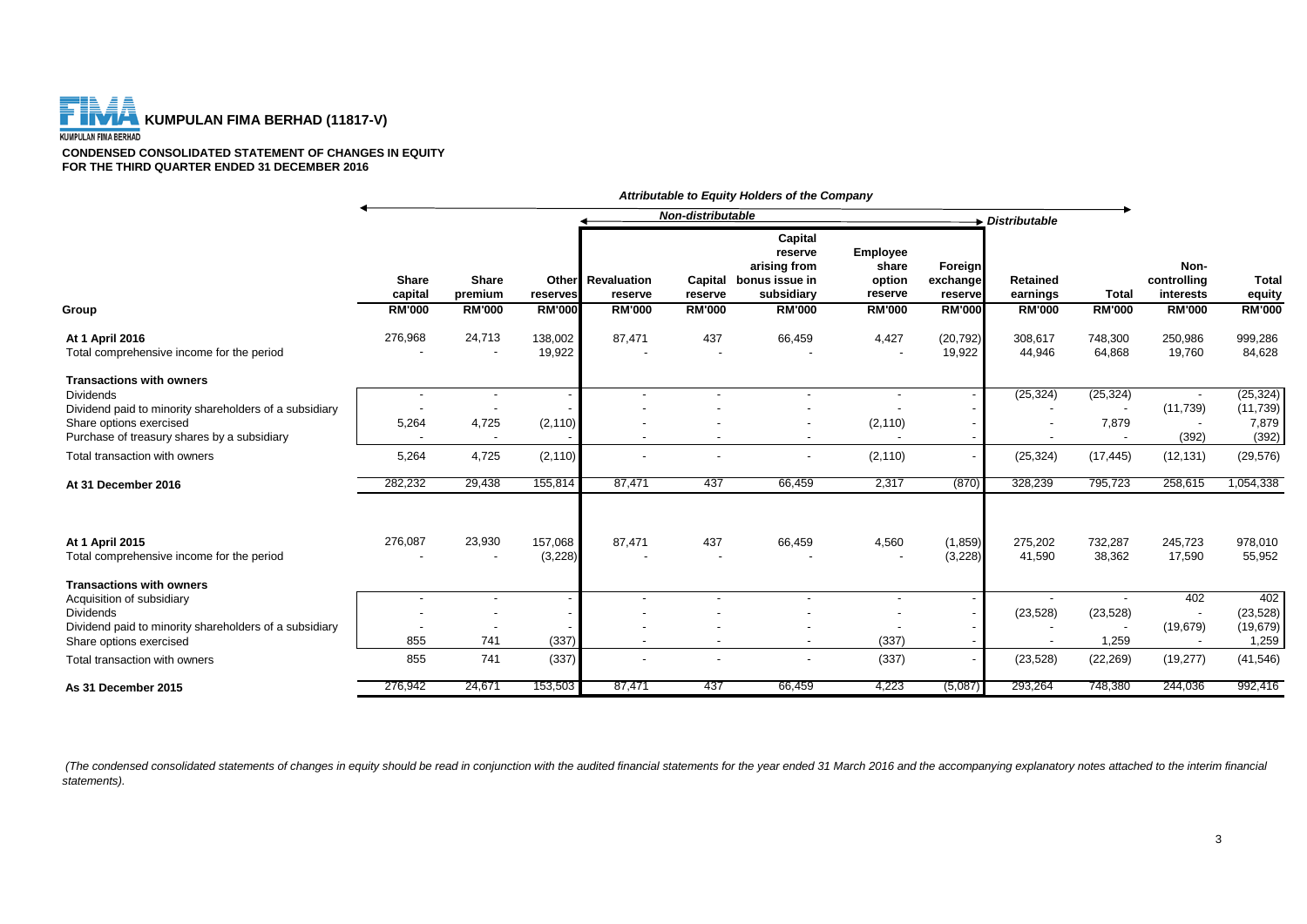

# **KUMPULAN FIMA BERHAD (11817-V)**<br>KUMPULAN FIMA BERHAD

# **CONDENSED CONSOLIDATED STATEMENT OF CASH FLOWS FOR THE THIRD QUARTER ENDED 31 DECEMBER 2016**

|                                                            | 9 months ended |               |  |
|------------------------------------------------------------|----------------|---------------|--|
|                                                            | 31-12-2016     | 31-12-2015    |  |
|                                                            | <b>RM'000</b>  | <b>RM'000</b> |  |
| <b>CASH FLOWS FROM OPERATING ACTIVITIES</b>                |                |               |  |
| Profit before tax                                          | 89,823         | 81,016        |  |
| Adjustments for:                                           |                |               |  |
| Depreciation for property, plant and equipment             | 19,064         | 23,889        |  |
| Depreciation of investment properties                      | 1,225          | 1,202         |  |
| Amortisation of biological assets                          | 4,786          | 4,482         |  |
| Impairment loss on trade receivables                       | 35             | 2,378         |  |
| Write back of impairment loss on trade receivables         | (1, 437)       |               |  |
| Provision for retirement benefit obligation                | 28             | 65            |  |
| Write down of inventories                                  | 136            | 1,509         |  |
| Gain from plantation investment compensation               |                | (351)         |  |
| Share of result of associates                              | (825)          | (310)         |  |
| Interest expense                                           | 530            | 231           |  |
| Interest income                                            | (4, 833)       | (4, 161)      |  |
| Operating profit before working capital changes            | 108,532        | 109,950       |  |
| Increase in inventories                                    | (9,510)        | (17, 674)     |  |
| Decrease in receivables                                    | 38,656         | 48,106        |  |
| Increase/(decrease) in payables                            | 70,305         | (23, 277)     |  |
| Cash generated from operations                             | 207,983        | 117,105       |  |
| Interest paid                                              | (530)          | (231)         |  |
| Taxes paid                                                 | (19,506)       | (19, 769)     |  |
| Retirement benefits paid                                   | (10)           | (5)           |  |
| Net cash generated from operating activities               | 187,937        | 97,100        |  |
| <b>CASH FLOWS FROM INVESTING ACTIVITIES</b>                |                |               |  |
| Biological assets expenditure                              | (23, 779)      | (22, 143)     |  |
| Acquisition of subsidiary, net cash acquired               |                | (4,037)       |  |
| Proceed from plantation investment compensation            |                | 722           |  |
| Purchase of property, plant and equipment                  | (11, 449)      | (21, 245)     |  |
| Purchase of investment property                            |                | (1,626)       |  |
| Net dividend received from an associated company           | 570            | 1,140         |  |
| Repayment of obligation under finance lease                | (486)          | (12)          |  |
| Interest received                                          | 4,833          | 4,161         |  |
| Net cash used in investing activities                      | (30, 311)      | (43,040)      |  |
|                                                            |                |               |  |
| <b>CASH FLOWS FROM FINANCING ACTIVITIES</b>                |                |               |  |
| Net drawdown of borrowings                                 | 10,169         | 16,353        |  |
| Proceeds from exercise of employee share scheme            | 7,879          | 1,259         |  |
| Dividend paid                                              | (25, 324)      | (23, 528)     |  |
| Dividend paid by a subsidiary to non-controlling interests | (11, 739)      | (19, 679)     |  |
| Net cash used in financing activities                      | (19, 015)      | (25, 595)     |  |
| <b>NET INCREASE IN CASH AND CASH EQUIVALENTS</b>           | 138,611        | 28,465        |  |
| EFFECT ON FOREIGN EXCHANGE RATE CHANGES IN CASH            |                |               |  |
| <b>AND CASH EQUIVALENTS</b>                                | 6,058          | 5,134         |  |
| CASH AND CASH EQUIVALENTS AT BEGINNING OF PERIOD           | 247,592        | 236,710       |  |
| CASH AND CASH EQUIVALENTS AT END OF PERIOD                 | 392,261        | 270,309       |  |
| <b>CASH AND CASH EQUIVALENTS COMPRISE:</b>                 |                |               |  |
| Cash and bank balances                                     | 82,210         | 66,859        |  |
| Fixed deposits with financial institutions                 | 310,051        | 203,450       |  |
|                                                            | 392,261        | 270,309       |  |
|                                                            |                |               |  |

*(The condensed consolidated statement of cash flows should be read in conjunction with the audited financial statements for the year ended 31 March 2016 and the accompanying explanatory notes attached to the interim financial statements).*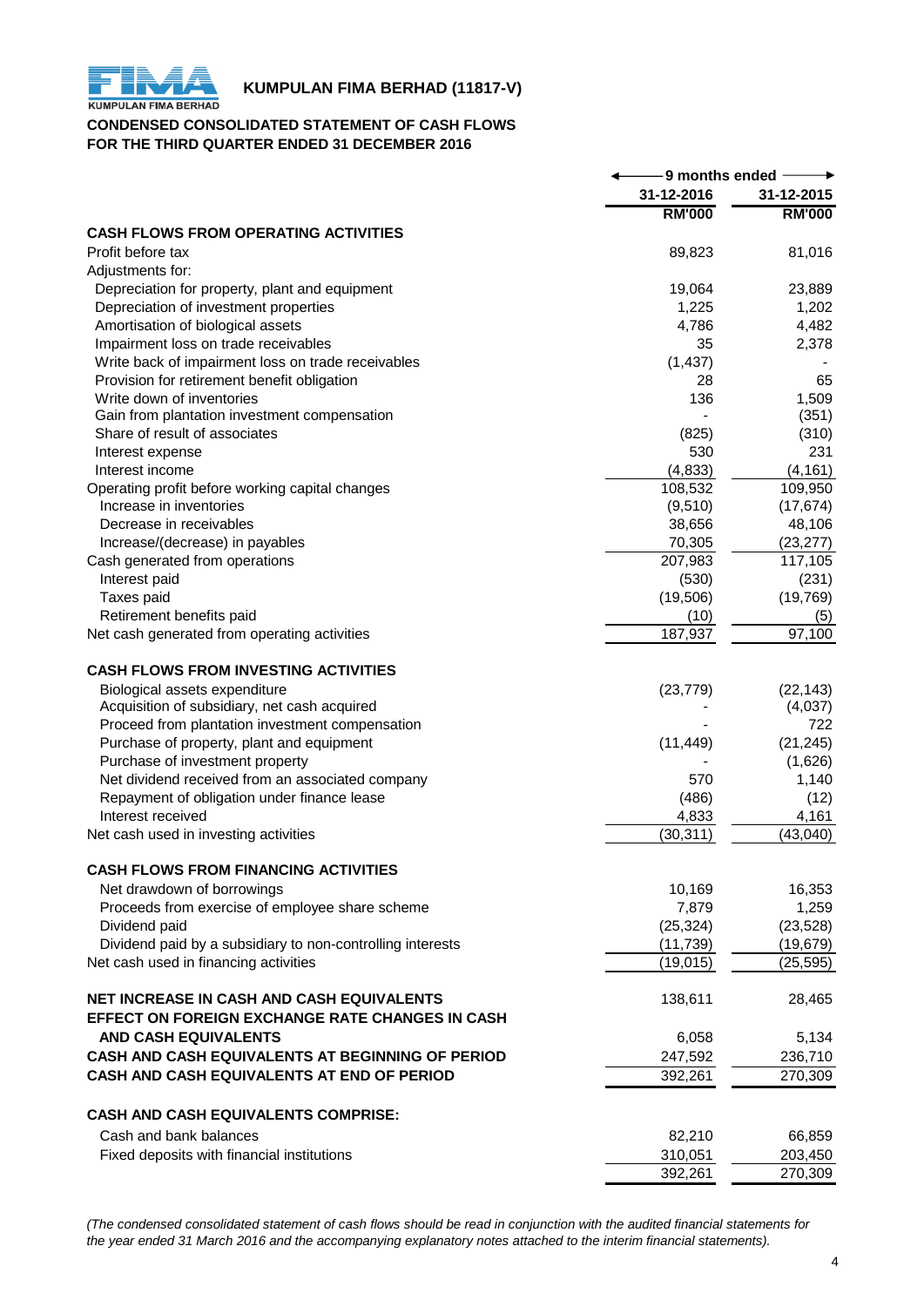**NOTES TO THE QUARTERLY ANNOUNCEMENT FOR THE THIRD QUARTER ENDED 31 DECEMBER 2016**

# **PART A - Explanatory notes pursuant to FRS 134**

# **A1. Basis of preparation**

The interim financial statements are unaudited and have been prepared in accordance with the requirements of FRS 134: Interim Financial Reporting and paragraph 9.22 of the Listing Requirements of the Bursa Securities.

The interim financial statements should be read in conjunction with the audited financial statements for the year ended 31 March 2016. These explanatory notes attached to the interim financial statements provide an explanation of events and transactions that are significant to the understanding of the changes in the financial position and performance of the Group since the financial year ended 31 March 2016.

# **A2. Changes in accounting policies**

The significant accounting policies adopted are consistent with those of the audited financial statements for the year ended 31 March 2016 except for the adoption of the following new and revised Financial Reporting Standards ("FRS"), Amendments to FRSs and IC Interpretations.

# **(a) Adoption of FRSs, Amendments to FRSs and IC Interpretations**

On 1 April 2016, the Group adopted the following FRSs and Amendments to FRSs, IC Interpretations and amendments to IC Interpretations:

Annual Improvements to FRSs 2012-2014 Cycle Amendments to FRS 11: Accounting for Acquisition of Interests in Joint Operations Amendments to FRS 116 and FRS 138: Clarification of Acceptable Methods of Depreciation and Amortisation Amendments to FRS 127: Equity Method in Separate Financial Statements Amendments to FRS 101:Disclosure Initiatives Amendments FRS 10, FRS 12 and FRS 128: Investment Entities: Applying the Consolidation Exception FRS 14: Regulatory Deferral Accounts

The adoption of the above FRSs and Amendments to FRS did not have significant impact on the financial statements of the Group for the current financial period.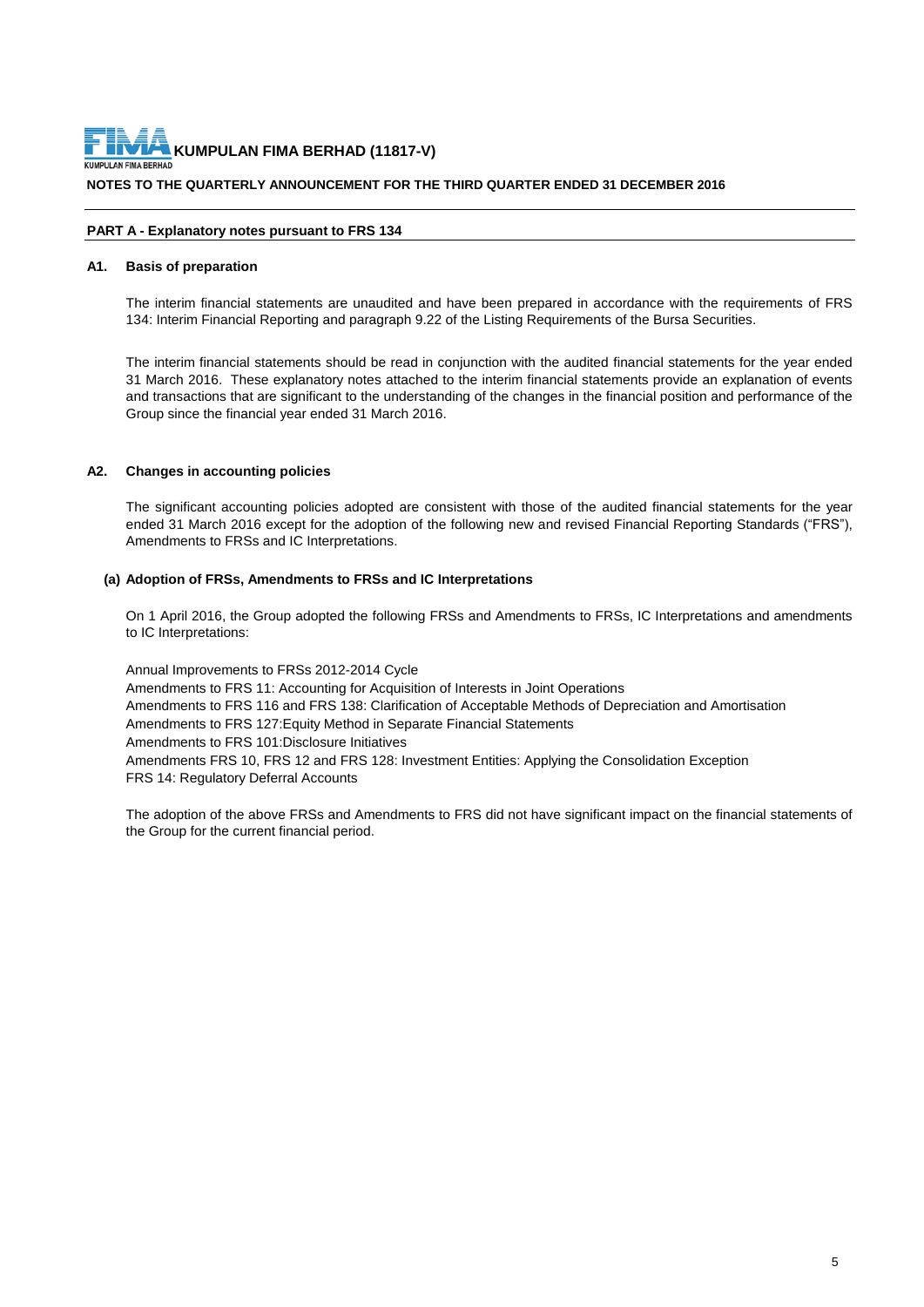**NOTES TO THE QUARTERLY ANNOUNCEMENT FOR THE THIRD QUARTER ENDED 31 DECEMBER 2016**

# **A2. Changes in accounting policies (contd)**

# **(b) Standards and interpretations issued but not yet effective**

The Group has not early adopted the following new and amended FRS and IC Interpretations that are not yet effective:

|                                                                           | <b>Effective for annual period</b><br>beginning on or after |
|---------------------------------------------------------------------------|-------------------------------------------------------------|
| Amendments to FRS 112: Recognition of Deferred Tax Assets for             |                                                             |
| Unrealised Losses                                                         | 1 January 2017                                              |
| Amendments to FRS 107: Disclosure Initiative                              | 1 January 2017                                              |
| Annual Improvements to FRSs 2014 - 2016 Cycle                             | 1 January 2017                                              |
| FRS 140: Transfers of Investment Property                                 | 1 January 2018                                              |
| FRS 9: Financial Instruments                                              | 1 January 2018                                              |
| FRS 2: Classification and measurement of share-based payment transactions | 1 January 2018                                              |
| Amendments to FRS 10 and FRS 128: Sale or Contribution of Assets          |                                                             |
| between an Investor and its Associate of Joint Venture                    | Deferred                                                    |

The Group will adopt the above pronouncements when they become effective in the respective financial periods. These pronouncements are not expected to have any significant effect to the financial statements of the Group upon their initial application, other than for FRS 9: Financial Instruments.

# **(c) Malaysian Financial Reporting Standards (MFRS Framework)**

On 19 November 2011, the Malaysian Accounting Standards Board ("MASB") issued a new MASB approved accounting framework, the Malaysian Financial Reporting Standards Framework ("MFRS Framework").

The MFRS Framework is to be applied by all Entities Other than Private Entities for annual periods beginning on or after 1 January 2012, with the exception of entities that are within the scope of MFRS 141 Agriculture (MFRS 141) and IC Interpretation 15 Agreements for the Construction of Real Estate (IC 15), including its parent, significant investor and venturer (herein called "Transitioning Entities").

Transitioning Entities are allowed to defer adoption of the new MFRS Framework. The adoption of the MFRS Framework by Transitioning Entities will be mandatory for annual periods beginning on or after 1 January 2018.

The Group falls within the scope definition of Transitioning Entities and accordingly, will be required to prepare financial statements using the MFRS Framework in its first MFRS interim financial statements for the quarter ending 30 June 2018. In presenting its first MFRS financial statements, the Group will be required to adjust the comparative financial statements prepared under FRS to amounts reflecting the application of MFRS Framework. The majority of the adjustments required on transition will be made, retrospectively, against the opening retained earnings.

The Group has not completed its assessment of the financial effects of the differences between Financial Reporting Standards and accounting standards under the MFRS Framework. The Group expects to be in a position to fully comply with the requirements of the MFRS Framework for the financial year ending 31 March 2019.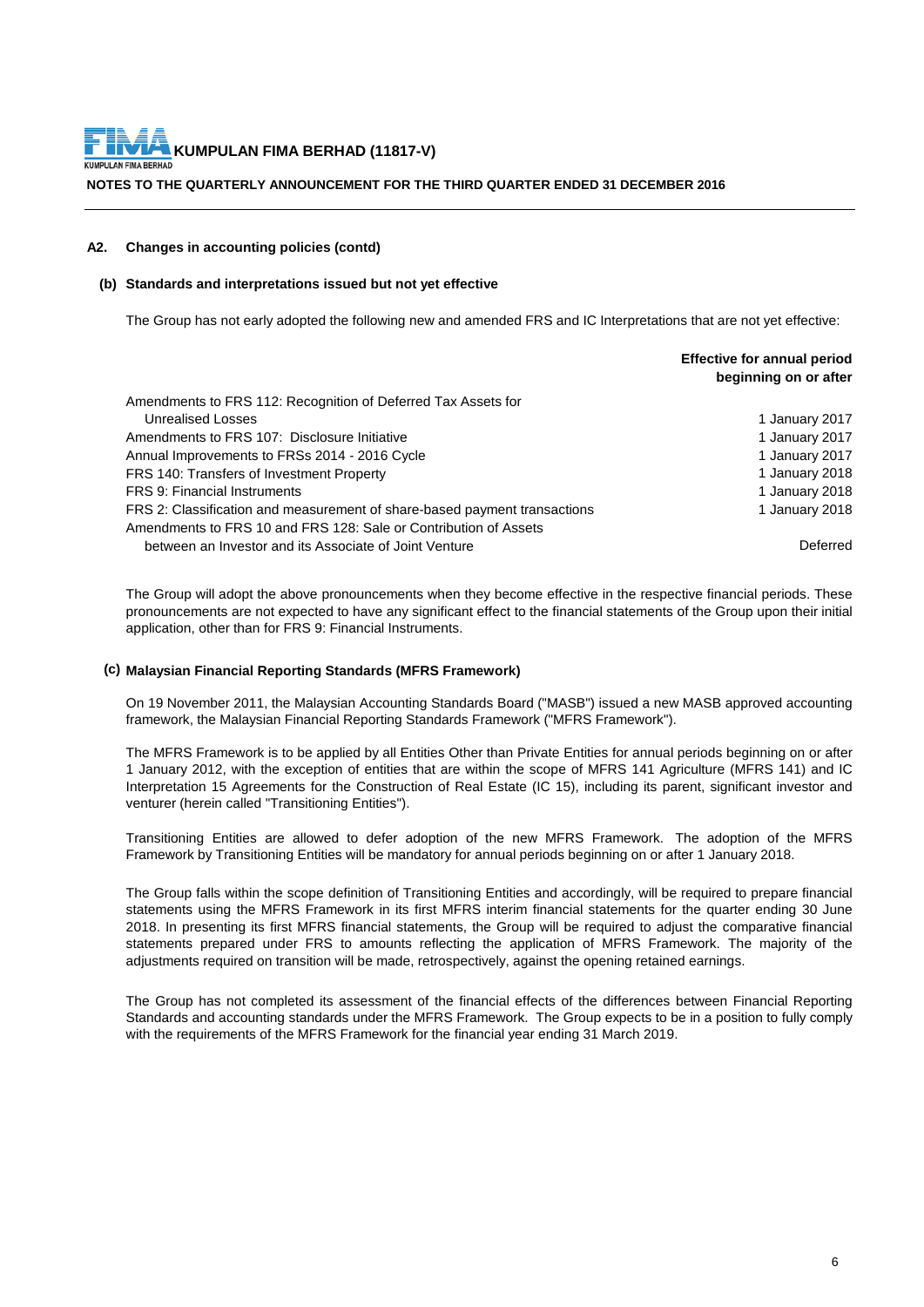

# **NOTES TO THE QUARTERLY ANNOUNCEMENT FOR THE THIRD QUARTER ENDED 31 DECEMBER 2016**

# **A3. Auditors' Report on Preceding Annual Financial Statements.**

The financial statements of the Group for the financial year ended 31 March 2016 were not subject to any audit qualification.

# **A4. Seasonal and cyclical factors**

The operations of the Group are not affected by any seasonal or cyclical factors other than the manufacturing segment which is affected by cyclical changes in volumes of certain products whilst the plantation segment is affected by seasonal crop production, weather conditions and fluctuating commodity prices.

# **A5. Unusual items affecting the financial statements**

There were no unusual items affecting the financial statements of the Group for the current quarter ended 31 December 2016.

# **A6. Changes in estimates**

There were no changes or estimates that have a material effect on the current quarter's results.

#### **A7. Issuances, cancellation, repurchases, resale and repayment of debts and equity securities**

There were no issuances, cancellations, repurchases, resale and repayments of debts and equity securities for the current quarter except for the issuance of the following new ordinary shares of RM1.00 each pursuant to the Company Employees' Share Scheme.

| <b>Option price</b> | No. of  | Cash            |
|---------------------|---------|-----------------|
| per share           | share   | <b>Proceeds</b> |
| RM                  | issued  | RM              |
| 1.48                | 746,600 | 1,104,968       |
| Total               | 746,600 | 1,104,968       |

# **A8. Dividend paid**

There were no dividends paid in the current quarter (preceeding year corresponding period: RM23.5 million).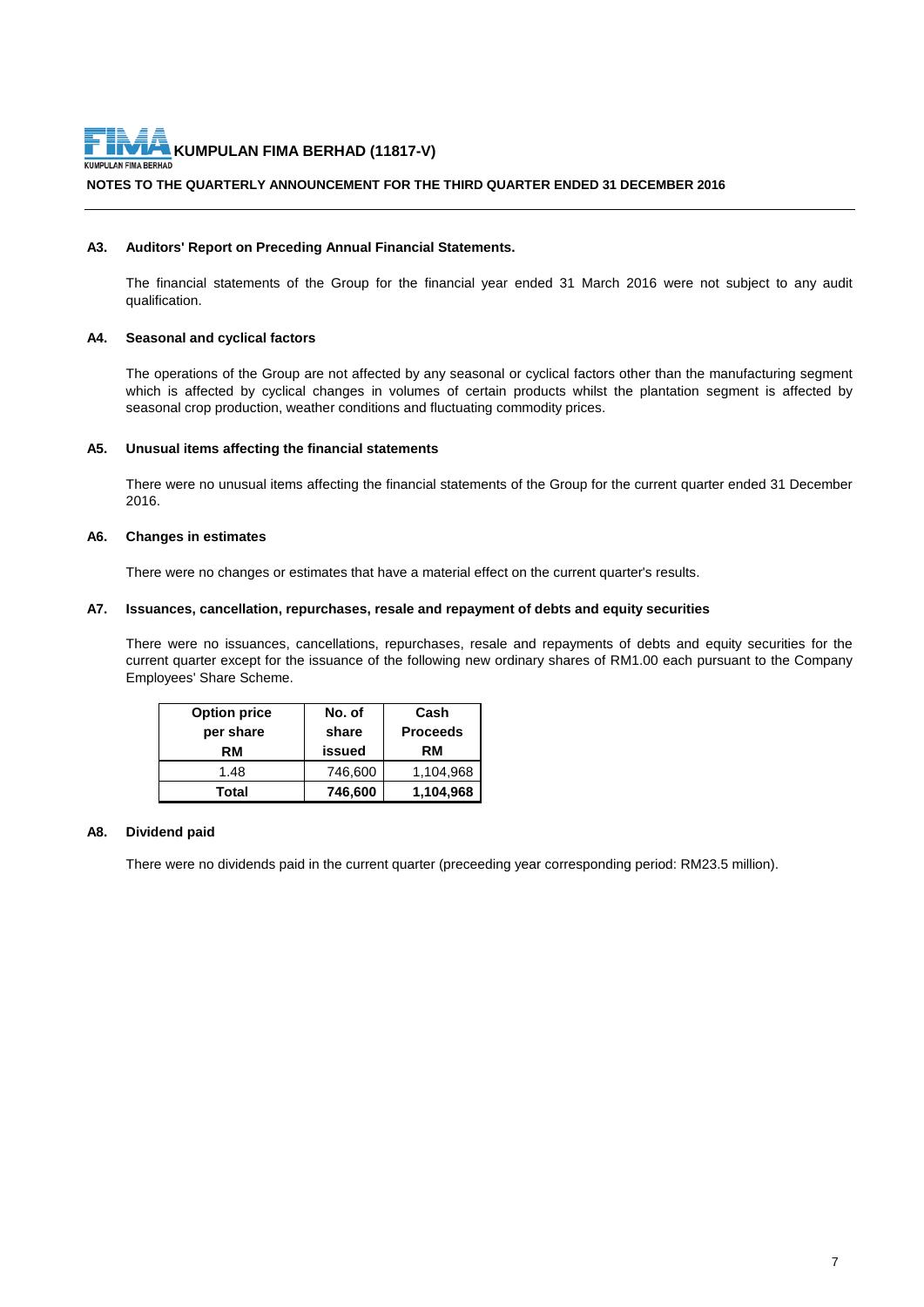**KUMPULAN FIMA BERHAD (11817-V)**<br>LAN FINA BERHAD KUMPI

**NOTES TO THE QUARTERLY ANNOUNCEMENT FOR THE THIRD QUARTER ENDED 31 DECEMBER 2016**

# **A9. Segmental revenue and results for business segments**

|                                    | <b>Quarter Ended</b> |               | <b>9 Months Cumulative</b> |               |
|------------------------------------|----------------------|---------------|----------------------------|---------------|
|                                    | 31-12-2016           | 31-12-2015    | 31-12-2016                 | 31-12-2015    |
| Revenue                            | <b>RM'000</b>        | <b>RM'000</b> | <b>RM'000</b>              | <b>RM'000</b> |
| Manufacturing*                     | 66,023               | 68,106        | 193,149                    | 202,529       |
| Plantation                         | 32,217               | 25,759        | 106,130                    | 91,736        |
| <b>Bulking</b>                     | 12.086               | 17.837        | 37.394                     | 48,833        |
| Food                               | 29,293               | 21,590        | 80,355                     | 60,188        |
| <b>Others</b>                      | 6,317                | 5,557         | 16,165                     | 20,509        |
|                                    | 145,936              | 138,849       | 433,193                    | 423,795       |
| Elimination of inter-segment sales | (5,443)              | (4,143)       | (13, 278)                  | (16,649)      |
|                                    | 140,493              | 134,706       | 419,915                    | 407,146       |
| <b>Profit before tax</b>           |                      |               |                            |               |
| Manufacturing*                     | 16,052               | 13,931        | 48,426                     | 38,038        |
| Plantation                         | 4,295                | (352)         | 14,790                     | 13,105        |
| <b>Bulking</b>                     | 5,343                | 11,172        | 16,751                     | 27,717        |
| Food                               | 6,021                | 2,595         | 8,155                      | 942           |
| <b>Others</b>                      | (43)                 | 1,508         | 876                        | 904           |
|                                    | 31,668               | 28,854        | 88,998                     | 80,706        |
| Associated companies               | 384                  | (229)         | 825                        | 310           |
|                                    | 32,052               | 28,625        | 89,823                     | 81,016        |

\* Production and trading of security documents.

# **A10. Profit before tax**

The following amounts have been included in arriving at profit before tax:

|                                         | <b>Quarter Ended</b> |               | <b>9 Months Cumulative</b> |               |
|-----------------------------------------|----------------------|---------------|----------------------------|---------------|
|                                         | 31-12-2016           | 31-12-2015    | 31-12-2016                 | 31-12-2015    |
| Other income                            | <b>RM'000</b>        | <b>RM'000</b> | <b>RM'000</b>              | <b>RM'000</b> |
| Interest income                         | 1,389                | 1,431         | 4,833                      | 4,161         |
| Foreign exchange gain                   | 3,854                | 1,468         | 6,625                      | 2,887         |
| <b>Operating expenses</b>               |                      |               |                            |               |
| Depreciation and amortisation           | 9,388                | 8,350         | 25,075                     | 29,573        |
| Interest expense                        | 213                  | 40            | 530                        | 231           |
| Impairment loss on trade receivables    | 10                   | 1,672         | 35                         | 2,378         |
| Write (back)/down of impairment loss on |                      |               |                            |               |
| trade receivables                       | (1, 144)             | 741           | (1, 437)                   |               |
| Write down of inventories               | 297                  | 1,666         | 136                        | 1,509         |

The Group does not deal in derivatives.

# **A11. Valuation of property, plant and equipment**

The valuation of land and building have been brought forward from the last financial statements for the year ended 31 March 2016.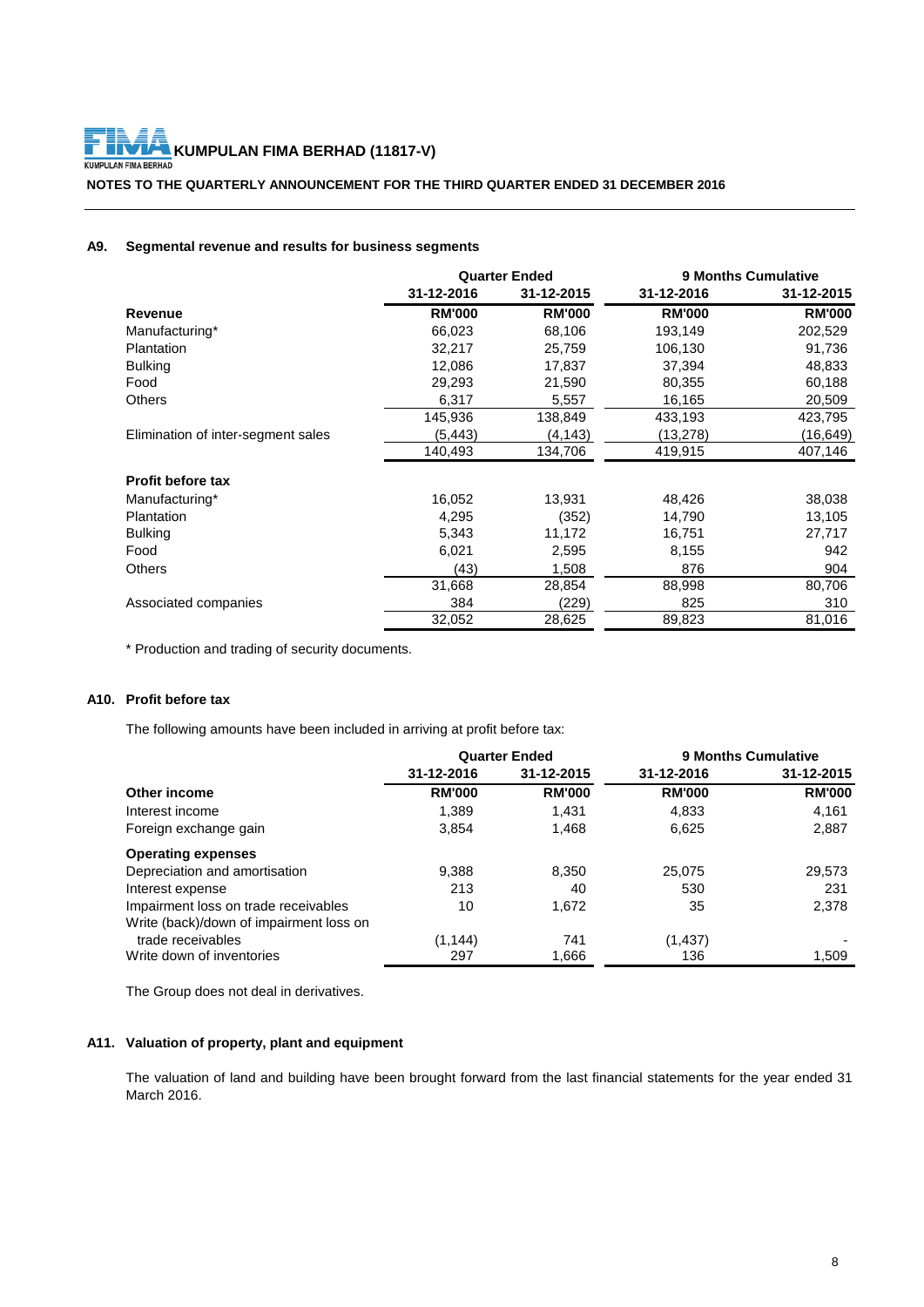**NOTES TO THE QUARTERLY ANNOUNCEMENT FOR THE THIRD QUARTER ENDED 31 DECEMBER 2016**

# **A12. Subsequent events**

There were no material events subsequent to the end of the current quarter.

# **A13. Inventories**

During the quarter, there was no significant write-down or write-back of inventories except as disclosed in Note A10 as above.

#### **A14. Changes in the composition of the Group**

There were no changes in the composition of the Group for the current quarter and financial period to date including business combinations, acquisition or disposal of subsidiaries and long term investments, restructuring and discontinued operations.

# **A15. Changes in contingent liabilities**

There were no additional contingent liabilities during the current quarter, except as disclosed in Note B11 herein.

# **A16. Significant acquisition of property, plant and equipment**

For the current quarter under review the Group's acquisitions of property, plant and equipment are as follows :

|                        | <b>Current Year</b> |
|------------------------|---------------------|
|                        | <b>To Date</b>      |
|                        | <b>RM'000</b>       |
| Plant and equipment    | 6,686               |
| Vehicles               | 592                 |
| Land and buildings     | 3,353               |
| Furniture and fittings | 818                 |
|                        | 11.449              |

#### **A17. Capital commitments**

The amount of commitments not provided for in the interim financial statements as at 31 December 2016 were as follows:

|                                   | <b>Current Year</b> |
|-----------------------------------|---------------------|
|                                   | <b>To Date</b>      |
|                                   | <b>RM'000</b>       |
| Property, plant and equipment     |                     |
| - Approved and contracted for     | 3.582               |
| - Approved but not contracted for | 63.114              |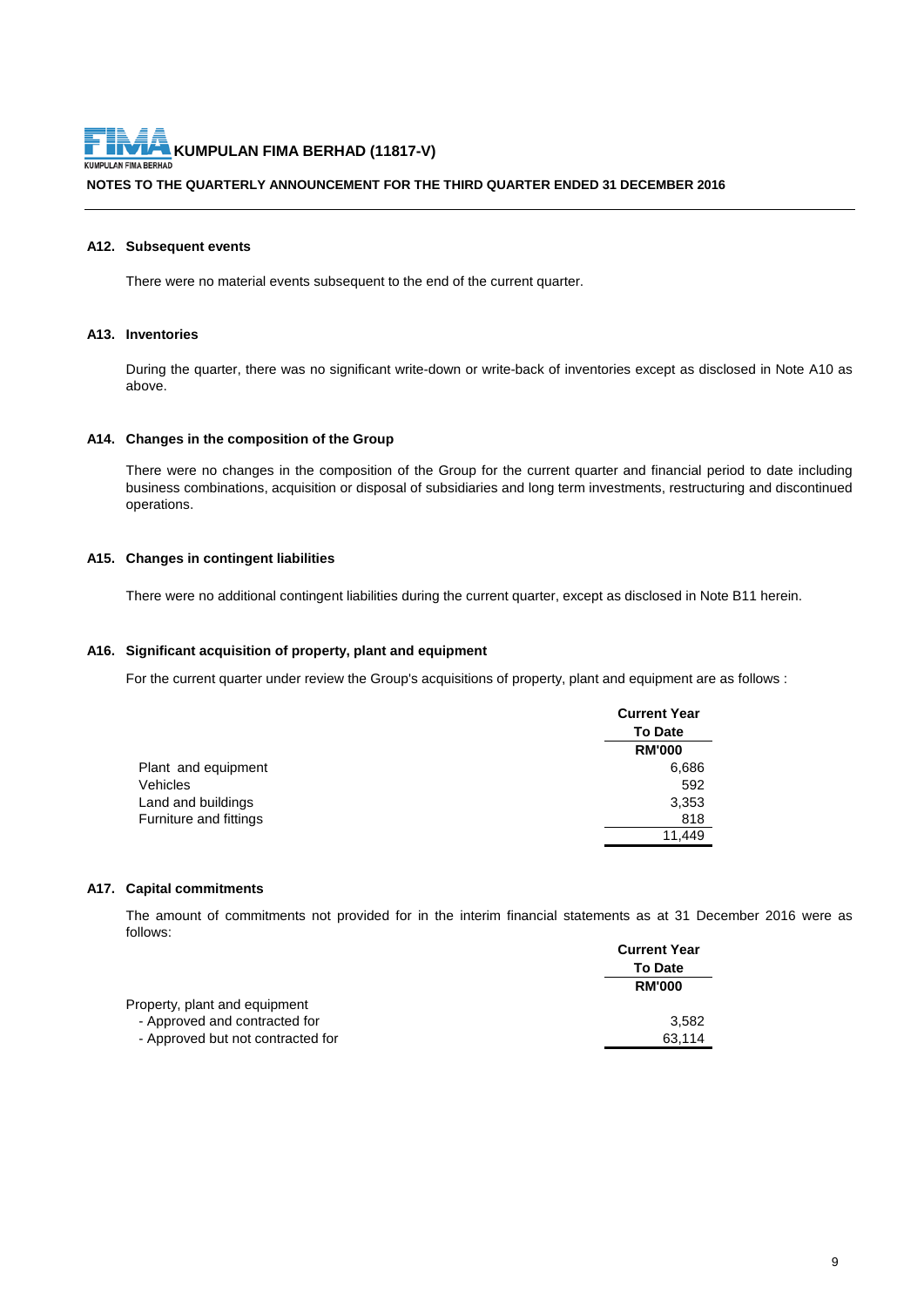

# **NOTES TO THE QUARTERLY ANNOUNCEMENT FOR THE THIRD QUARTER ENDED 31 DECEMBER 2016**

# **A18. Related party transactions**

The Group's related party transactions during the financial period were as follows:

|                                 | <b>Transacting</b>                                |                                             | Nature of                          |               |
|---------------------------------|---------------------------------------------------|---------------------------------------------|------------------------------------|---------------|
| <b>KFB and its subsidiaries</b> | parties                                           | <b>Relationship</b>                         | transactions                       | <b>RM'000</b> |
| Kumpulan Fima Berhad            | <b>BHR Enterprise</b><br>Sdn Bhd                  | Common<br>Shareholders/<br><b>Directors</b> | Advisory<br>services               | (90)          |
| Fima Corporation Berhad         | <b>Nationwide Express</b><br>Courier Services Bhd | Common<br>Shareholders/<br><b>Directors</b> | Rental income                      | 59            |
| PT Nunukan Jaya Lestari         | PT Pohon Emas<br>Lestari                          | Common<br>Shareholders/<br><b>Directors</b> | Purchase of fresh<br>fruit bunches | (4,531)       |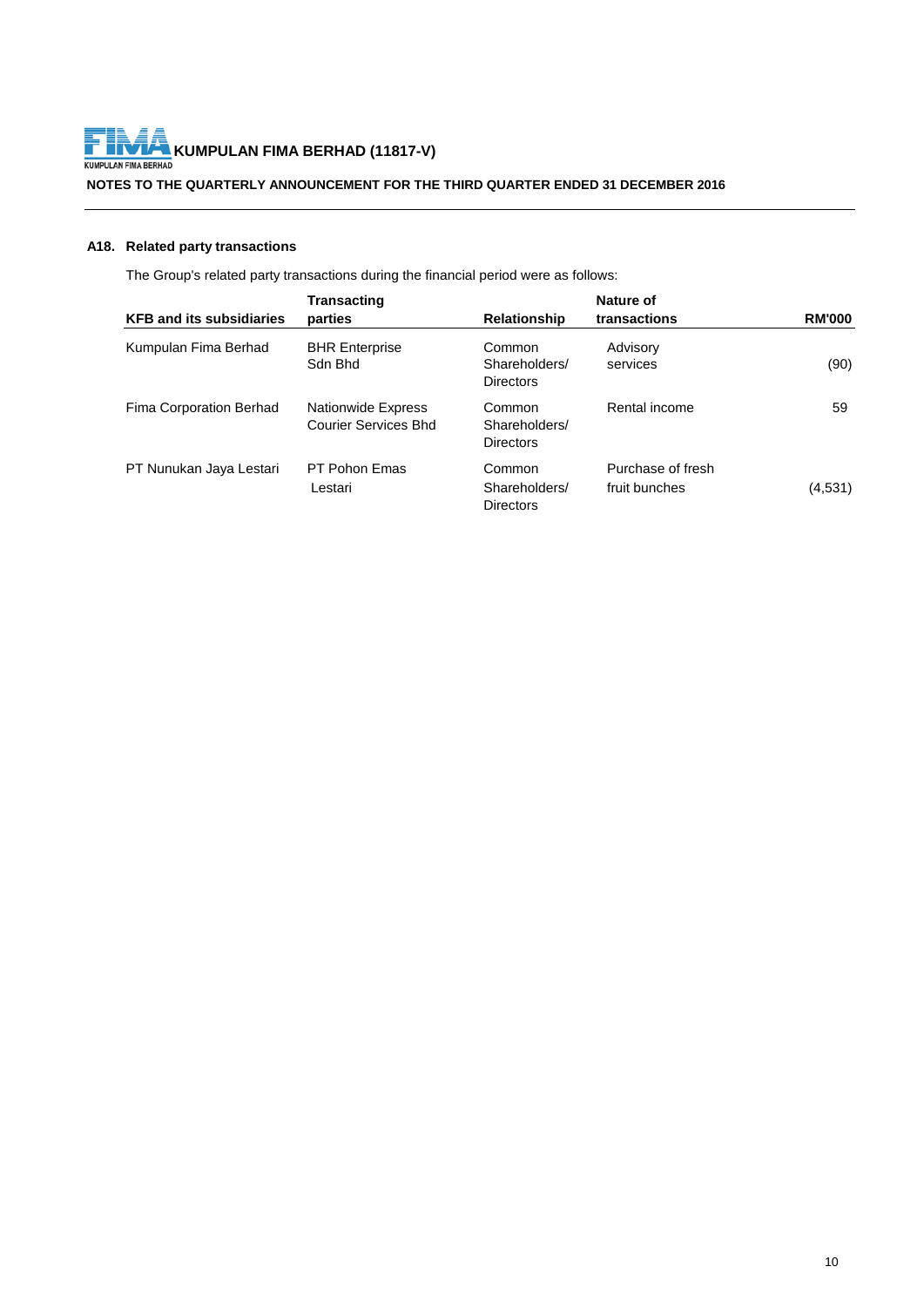

# **NOTES TO THE QUARTERLY ANNOUNCEMENT FOR THE THIRD QUARTER ENDED 31 DECEMBER 2016**

#### **PART B - Bursa Securities Listing Requirements**

#### **B1. Review of performance**

**Group Performance**

|                   | Current | <b>Previous</b> |          |      |
|-------------------|---------|-----------------|----------|------|
| (RM Million)      | YTD     | YTD             | Variance | %    |
| Revenue           | 419.92  | 407.15          | 12.77    | 3.1  |
| Profit before tax | 89.82   | 81.02           | 8.80     | 10.9 |

Group revenue for the 9 months ended 31 December 2016 increased to RM419.92 million as compared to RM407.15 million recorded in the previous corresponding period. The increase of RM12.77 million was attributed to the higher revenue generated by plantation and food divisions.

In line with the increase in revenue, profit before tax ("PBT") increased by RM8.80 million to RM89.82 million from last year, due to lower operating cost of certain division as explained below.

The performance of each business division is as follows:

# **Manufacturing Division**

|                   | Current | <b>Previous</b> |          |       |
|-------------------|---------|-----------------|----------|-------|
| (RM Million)      | YTN     | YTN             | Variance | %     |
| Revenue           | 193.15  | 202.53          | (9.38)   | (4.6) |
| Profit before tax | 48.43   | 38.04           | 10.39    | 27.3  |

Revenue from **Manufacturing Division** decreased by 4.6% to RM193.15 million from RM202.53 million recorded last year, mainly due to lower sales volume of certain security and confidential documents. PBT increased by 27.3% to RM48.43 million from RM38.04 million posted last year, mainly attributable to favourable sales mix and lower depreciation.

# **Plantation Division**

|                                | <b>Current</b> | <b>Previous</b> |          |       |
|--------------------------------|----------------|-----------------|----------|-------|
| (RM Million)                   | YTD            | YTD             | Variance | %     |
| Revenue                        |                |                 |          |       |
| Indonesia                      |                |                 |          |       |
| - Crude palm oil (CPO)         | 84.00          | 77.52           | 6.48     | 8.4   |
| - Crude palm kernel oil (CPKO) | 11.16          | 6.47            | 4.69     | 72.5  |
| Malaysia                       |                |                 |          |       |
| - Fresh fruit bunch/Pineapple  | 10.97          | 7.75            | 3.22     | 41.5  |
| Total                          | 106.13         | 91.74           | 14.39    | 15.7  |
| <b>Profit Before Tax</b>       | 14.79          | 13.11           | 1.68     | 12.8  |
| <b>Sales Quantity (mt)</b>     |                |                 |          |       |
| - CPO                          | 33,066         | 35,639          | (2,573)  | (7.2) |
| - CPKO                         | 2,075          | 2,199           | (124)    | (5.6) |
| Average net CIF selling price, |                |                 |          |       |
| net of duty (RM)               |                |                 |          |       |
| - CPO                          | 2,525          | 2.172           | 353      | 16.3  |
| - CPKO                         | 5,375          | 2,931           | 2,444    | 83.4  |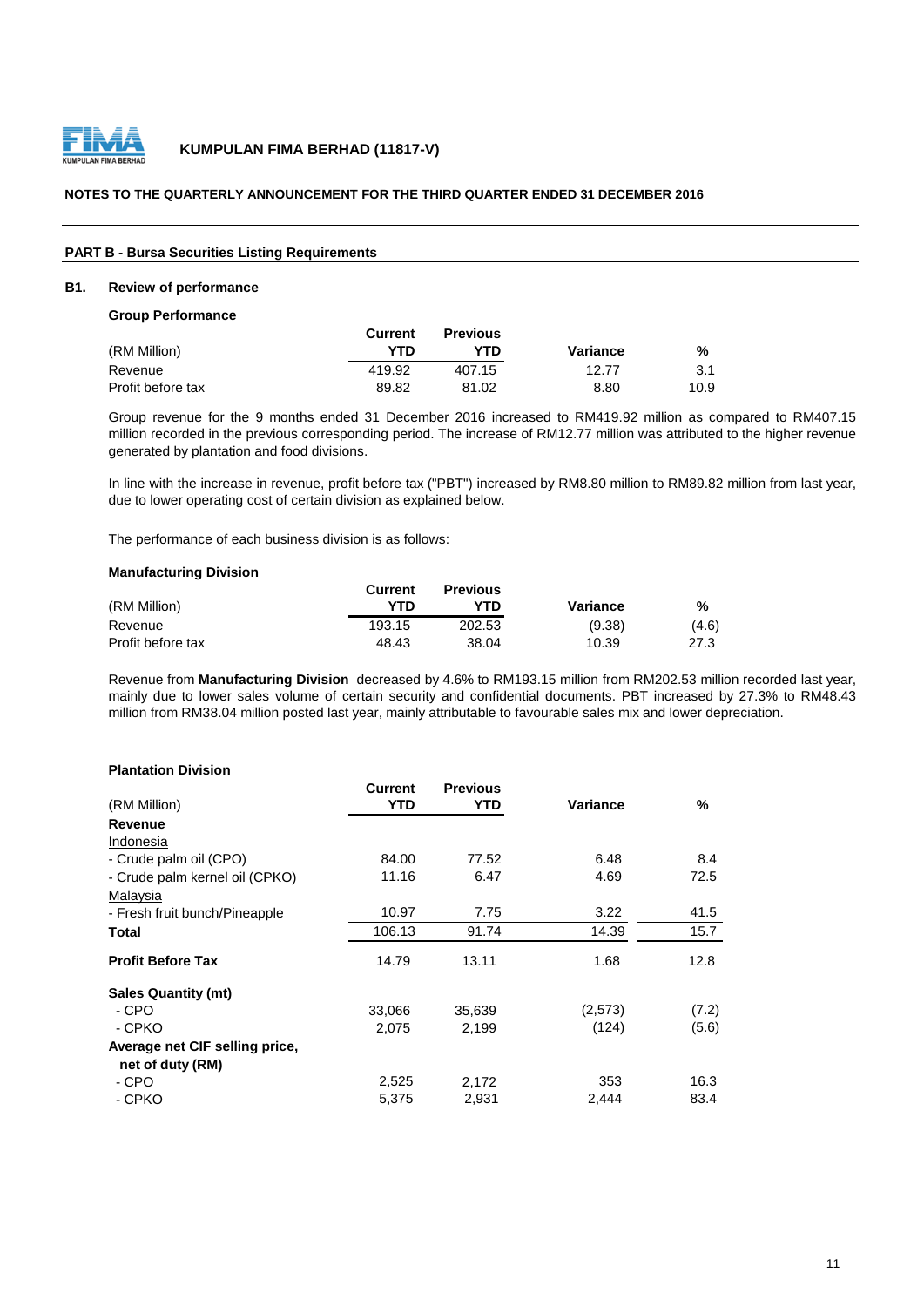

# **NOTES TO THE QUARTERLY ANNOUNCEMENT FOR THE THIRD QUARTER ENDED 31 DECEMBER 2016**

# **B1. Review of performance (contd)**

# **Plantation Division (contd)**

Revenue from **Plantation Division** increased by 15.7% to RM106.13 million compared to last year, primarily attributable to higher selling price of CPO & CPKO. The division posted a PBT of RM14.79 million, 12.8% higher than last year.

Our plantation estates in Malaysia which are still in the process of land development or palm planting registered a total pretax loss of RM4.23 million as compared to RM2.86 million pretax loss recorded in the corresponding period last year.

#### **Bulking Division**

|                   | Current | <b>Previous</b> |          |        |
|-------------------|---------|-----------------|----------|--------|
| (RM Million)      | YTD     | YTD             | Variance | %      |
| Revenue           | 37.39   | 48.83           | (11.44)  | (23.4) |
| Profit before tax | 16.75   | 27.72           | (10.97)  | (39.6) |

**Bulking Division** recorded decrease of RM11.44 million or 23.4% lower in revenue to RM37.39 million from RM48.83 million recorded last year. The decrease was mainly due to lower revenue recorded by most of the products. In line with the decrease in revenue, the division's PBT decreased by RM10.97 million (39.6%) to RM16.75 million.

#### **Food Division**

| (RM Million)           | Current<br>YTD | <b>Previous</b><br>YTD | <b>Variance</b> | %     |
|------------------------|----------------|------------------------|-----------------|-------|
| <b>Revenue</b>         |                |                        |                 |       |
| Papua New Guinea (PNG) | 75.75          | 55.69                  | 20.06           | 36.0  |
| Malaysia               | 4.61           | 4.50                   | 0.11            | 2.4   |
|                        | 80.36          | 60.19                  | 20.17           | 33.5  |
| Profit before tax      | 8.16           | 0.94                   | 7.22            | 768.1 |

**Food Division's** revenue increased to RM80.36 million compared to RM60.19 million recorded in the same period last year. The increase in revenue was mainly due to the higher sales volume of mackerel, tuna and fishmeal product. Results of the division improved by RM7.22 million as compared to RM0.94 million profit in the same period last year.

# **B2. Comparison with preceding quarter's results**

#### **Group Performance**

|                   | QTR <sub>3</sub> | QTR <sub>2</sub> |          |       |
|-------------------|------------------|------------------|----------|-------|
| (RM Million)      | FY 2017          | <b>FY 2017</b>   | Variance | %     |
| Revenue           | 140.49           | 154.60           | (14.11)  | (9.1) |
| Profit before tax | 32.05            | 31.60            | 0.45     | 1.4   |

The Group's revenue decreased by RM14.11 million to RM140.49 million compared to the preceding quarter, as a result of the lower revenue recorded by manufacturing and plantation divisions.

PBT increased by RM0.45 million to RM32.05 million as compared to RM31.60 million recorded in the preceding quarter mainly due to the positive contributions by food and bulking divisions.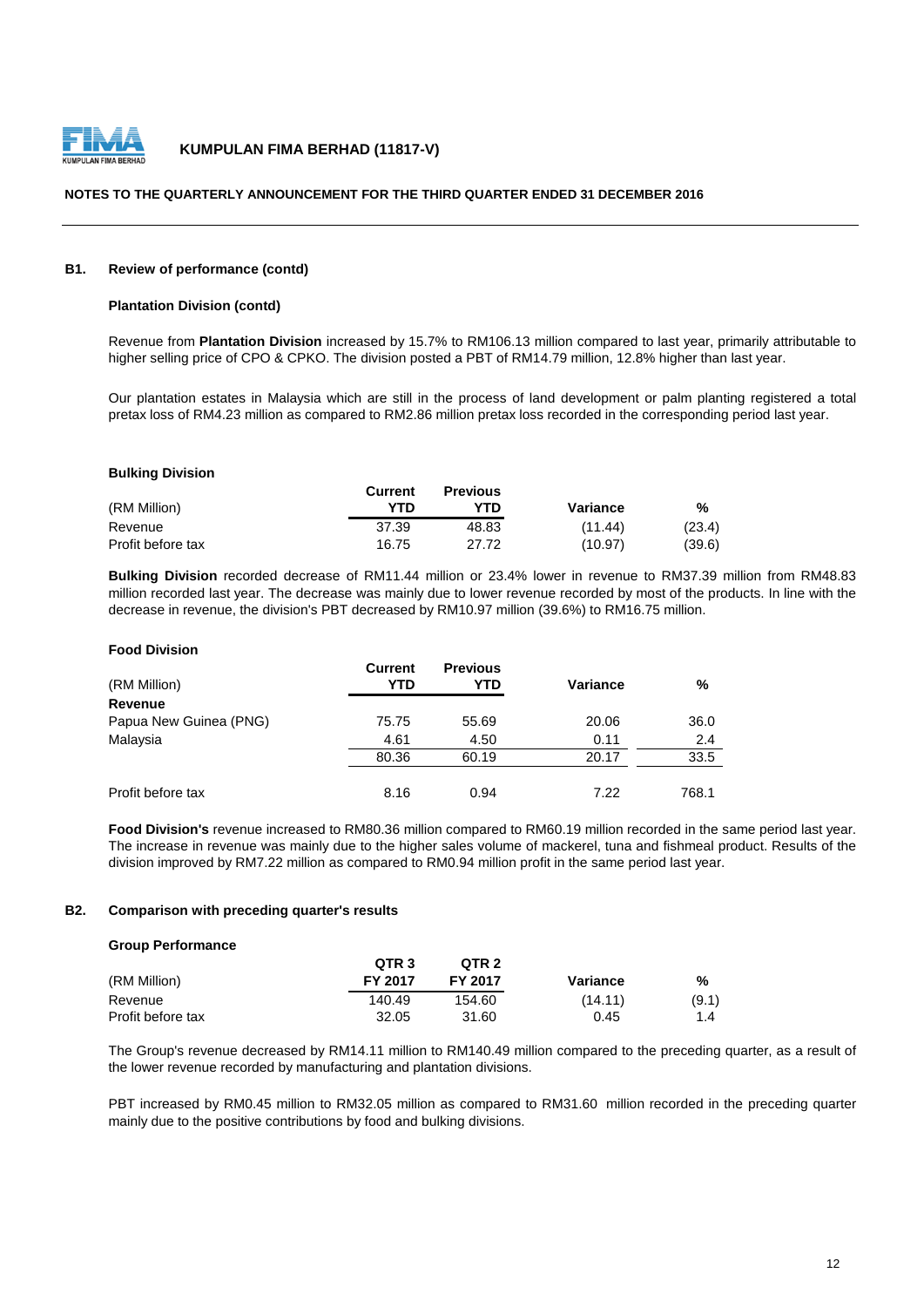

# **NOTES TO THE QUARTERLY ANNOUNCEMENT FOR THE THIRD QUARTER ENDED 31 DECEMBER 2016**

# **B2. Comparison with preceding quarter's results (contd)**

The performance of each business division is as follows:

# **Manufacturing Division**

|                   | QTR <sub>3</sub> | QTR <sub>2</sub> |          |        |
|-------------------|------------------|------------------|----------|--------|
| (RM Million)      | <b>FY 2017</b>   | FY 2017          | Variance | %      |
| Revenue           | 66.02            | 73.90            | (7.88)   | (10.7) |
| Profit before tax | 16.05            | 18.80            | (2.75)   | (14.6) |

**Manufacturing Division's** revenue decreased by RM7.88 million or 10.7% in the current quarter compared to the preceding quarter. The decrease was mainly due to cyclical changes in volume of certain products and a decrease in volume of travel documents. In line with the decrease in revenue, PBT posted was lower by RM2.75 million, decline of 14.6% over the previous quarter.

#### **Plantation Division**

|                                | QTR <sub>3</sub> | QTR <sub>2</sub> |          |         |
|--------------------------------|------------------|------------------|----------|---------|
| (RM Million)                   | FY 2017          | FY 2017          | Variance | %       |
| Revenue                        |                  |                  |          |         |
| Indonesia                      |                  |                  |          |         |
| - CPO                          | 27.55            | 32.18            | (4.63)   | (14.4)  |
| - CPKO                         | 0.62             | 5.94             | (5.32)   | (89.6)  |
| Malaysia                       |                  |                  |          |         |
| - Fresh fruit bunch/Pineapple  | 4.04             | 3.81             | 0.23     | 6.0     |
| Total                          | 32.21            | 41.93            | (9.72)   | (23.2)  |
| <b>Profit Before Tax</b>       | 4.30             | 6.96             | (2.66)   | (38.2)  |
| <b>Sales Quantity (mt)</b>     |                  |                  |          |         |
| - CPO                          | 9,126            | 12,924           | (3,798)  | (29.4)  |
| - CPKO                         |                  | 1,053            | (1,053)  | (100.0) |
| Average net CIF selling price, |                  |                  |          |         |
| net of duty (RM)               |                  |                  |          |         |
| - CPO                          | 2,964            | 2,431            | 533      | 21.9    |
| - CPKO                         |                  | 5,642            | (5,642)  | (100.0) |

**Plantation Division's** revenue for the quarter decreased by RM9.72 million, lower than the preceding quarter due to lower sales quantity of CPO and zero sales of CPKO. PBT decreased by RM2.66 million compared to the preceding quarter.

# **Bulking Division**

|                   | QTR <sub>3</sub> | OTR 2   |          |      |
|-------------------|------------------|---------|----------|------|
| (RM Million)      | FY 2017          | FY 2017 | Variance | %    |
| Revenue           | 12.09            | 10.77   | 1.32     | 12.3 |
| Profit before tax | 5.34             | 3.76    | 1.58     | 42.0 |

Revenue from **Bulking Division** of RM12.09 million was 12.3% higher than the preceding quarter. The increase in results was due to higher revenue generated by most of the segments in the current quarter. In line with increase in revenue, PBT increased 42.0% to RM5.34 million over the preceding quarter.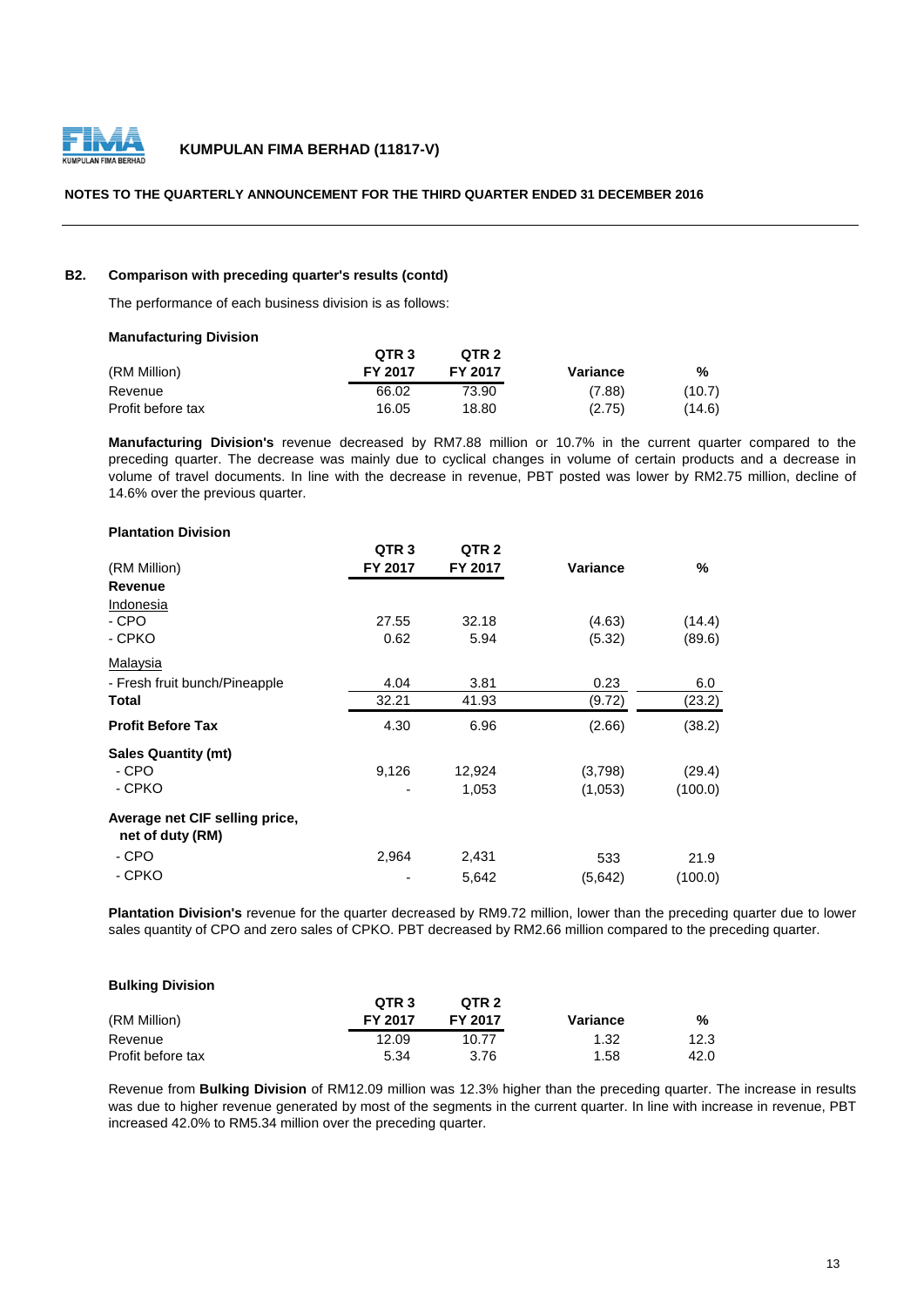

# **NOTES TO THE QUARTERLY ANNOUNCEMENT FOR THE THIRD QUARTER ENDED 31 DECEMBER 2016**

# **B2. Comparison with preceding quarter's results (contd)**

| QTR <sub>3</sub> | QTR <sub>2</sub> |          |                      |
|------------------|------------------|----------|----------------------|
| FY 2017          | FY 2017          | Variance | %                    |
|                  |                  |          |                      |
| 27.73            | 25.80            | 1.93     | 7.5                  |
| 1.56             | 1.32             | 0.24     | 18.2                 |
| 29.29            | 27.12            | 2.17     | 8.0                  |
|                  |                  |          | 152.9                |
|                  |                  |          | 6.02<br>2.38<br>3.64 |

Revenue from **Food Division** increased by RM2.17 million or 8.0% to RM29.29 million as compared to the preceding quarter due to higher sales volume of tuna and fishmeal product. The division registered profit before tax of RM6.02 million during the quarter.

# **B3. Prospects**

The Directors expect the performance of the Group to be challenging for the remaining period of year. The prospect of each business division for the remaining period of year is as follows:

The **Manufacturing Division** will endeavour to establish new strategic alliances to develop new products and solutions to complement its products. Profit from this segment is expected to be satisfactory due to better sales mix.

The prospects for **Plantation Division** is very much influenced by the direction of commodity market, fluctuation in US Dollar and weather conditions. Notwithstanding this, the prospect of CPO prices is expected to be good for the remaining quarter of the financial year.

**Bulking Division.** The prospects for the remaining period are expected to remain challenging. The Malaysia Derivatives Exchange's (MDEX) Edible Oil tender and transhipment businesses is expected to remain low. The storage utilisation rate is expected to be challenging for the current financial year. The division is looking at securing more long term contracts with customers as well as handling higher margin products.

**Food Division** faces tough challenges ahead, particularly in Papua New Guinea where the division's main operation is located, amidst challenging market competition from the onslaught of cheaper imported products, currency fluctuation, and current global uncertainty. The division will continue its focus on operational efficiency, productivity, margin improvements and cost control as well as emphasis on quality, service and delivery.

### **B4. Explanatory notes on variances with profit forecasts or profit guarantees**

The Group did not issue any profit forecast and/or profit guarantee to the public.

# **B5. Income tax expense**

|                  | <b>Current</b> | <b>Current</b> |
|------------------|----------------|----------------|
|                  | Year           | Year           |
|                  | Quarter        | <b>To Date</b> |
|                  | 31-12-2016     | 31-12-2016     |
|                  | <b>RM'000</b>  | <b>RM'000</b>  |
| Current taxation | 7,715          | 25,169         |

The effective tax rate on Group's profit to date is higher than the statutory tax rate mainly due certain expenses disallowed for taxation purposes and no group relief.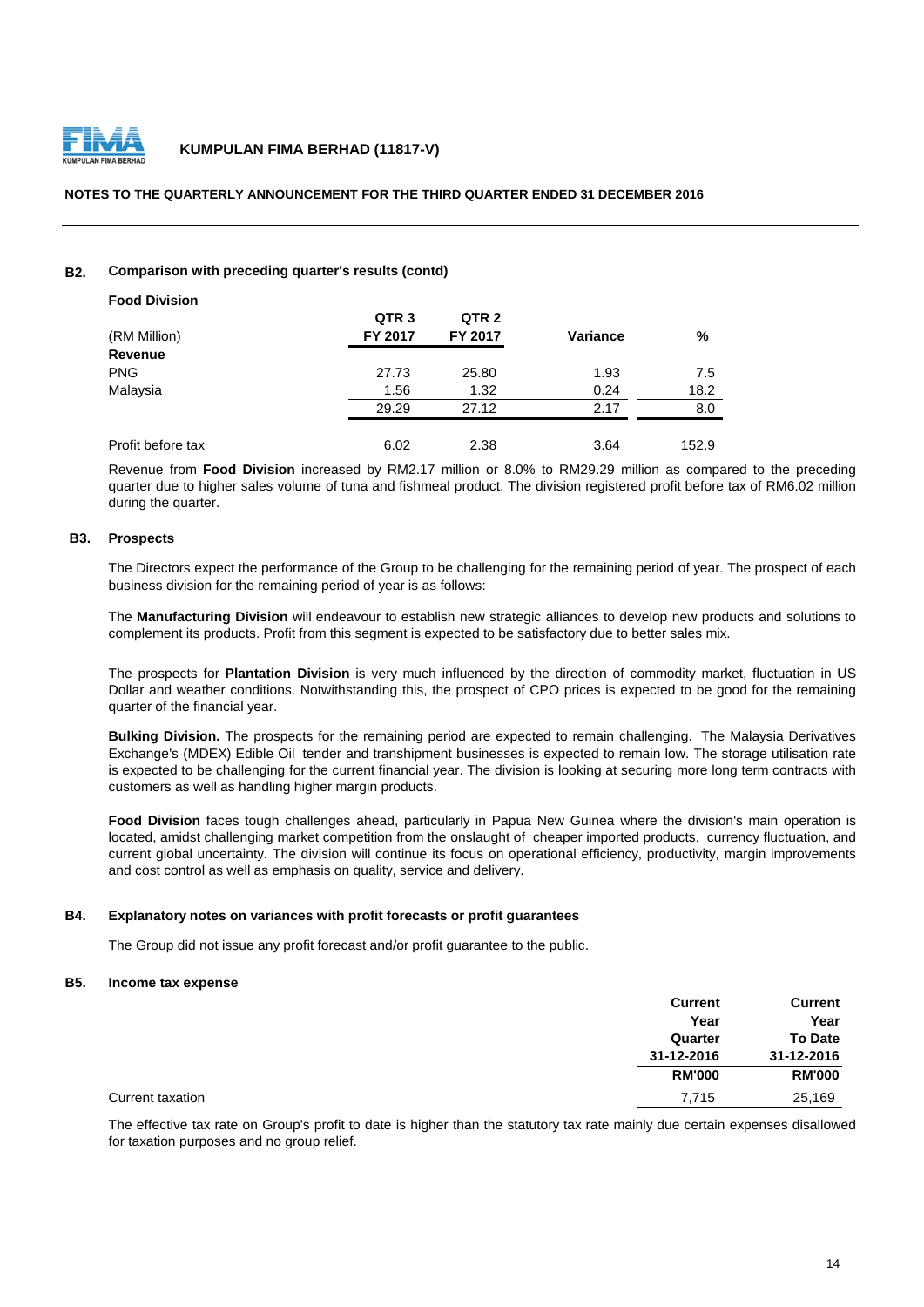

# **NOTES TO THE QUARTERLY ANNOUNCEMENT FOR THE THIRD QUARTER ENDED 31 DECEMBER 2016**

### **B6. Profits/(losses) on sale of unquoted investments and/or properties**

There were no sale of unquoted investments and/or properties during the current quarter.

# **B7. Purchase or disposal of quoted securities**

There were no purchase or disposal of quoted securities during the current quarter.

# **B8. Corporate proposals**

#### **(a) Status of corporate proposal**

There are no corporate proposals announced but not completed at the date of this report.

**(b) Utilisation of proceeds raised from any corporate proposal** Not applicable.

# **B9. Borrowings and debt securities**

|                                   | As at<br>31-12-2016<br><b>RM'000</b> | As at<br>31-03-2016<br><b>RM'000</b> |
|-----------------------------------|--------------------------------------|--------------------------------------|
| Secured:                          |                                      |                                      |
| Non-current                       |                                      |                                      |
| *Obligations under finance leases | 16,313                               | 16,799                               |
| <b>Current</b>                    |                                      |                                      |
| *Obligations under finance leases | 646                                  | 646                                  |
| Bankers' acceptance               | 20,449                               | 10,281                               |
| Short term revolving credit       | 5,000                                | 5,000                                |
|                                   | 26,095                               | 15,927                               |
|                                   | 42,408                               | 32,726                               |

\* The obligations under finance leases are in respect of the following land lease:

- (i) A 99 year land lease granted to subsidiary, Gabungan Warisan Sdn. Bhd. to develop approximately 249.8 ha of land in Kuala Krai, Kelantan Darul Naim. The lease expires on 2 July 2112.
- (ii) Sub-leases granted to subsidiaries, Taka Worldwide Trading Sdn. Bhd. and Etika Gangsa Sdn. Bhd. over 2 parcels of land measuring approximately 404.6 ha, deemed suitable for oil palm cultivation, situated in Mukim Relai, Daerah Jajahan Gua Musang, Kelantan for a term of 66 years expiring 5 March 2075, with an option to renew for a further period of 33 years.
- (iii) A 60 year lease granted to subsidiary, R.N.E. Plantation Sdn Bhd over 1 plot of agricultural land measuring 2,000 ha located at Sungai Siput, Daerah Kuala Kangsar, Perak. The lease will expire on 3 August 2075, with an option to renew for a further 30 years.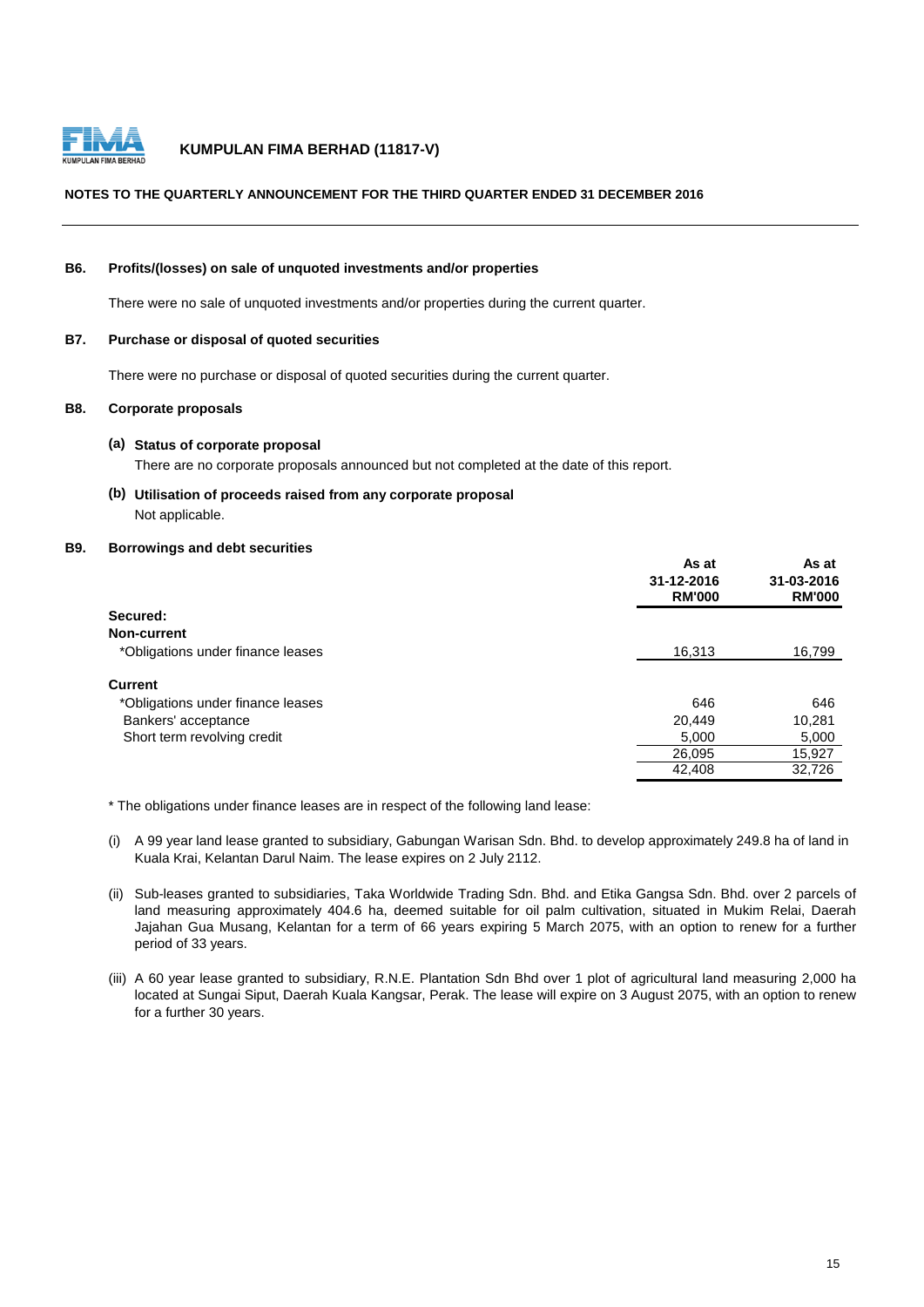

# **NOTES TO THE QUARTERLY ANNOUNCEMENT FOR THE THIRD QUARTER ENDED 31 DECEMBER 2016**

#### **B10. Realised/unrealised earnings/(losses)**

|                                                                          | As at<br>31-12-2016<br><b>RM'000</b> | As at<br>31-03-2016<br><b>RM'000</b> |
|--------------------------------------------------------------------------|--------------------------------------|--------------------------------------|
| Total retained earnings of Kumpulan Fima Berhad<br>and its subsidiaries: |                                      |                                      |
| - Realised                                                               | 367,668                              | 367,486                              |
| - Unrealised                                                             | (49, 164)                            | (57, 791)                            |
|                                                                          | 318.504                              | 309.695                              |
| Total share of retained earnings from<br>associated companies:           |                                      |                                      |
| - Realised                                                               | 34,432                               | 38,408                               |
| - Unrealised                                                             | (4.346)                              | (4,000)                              |
|                                                                          | 30.086                               | 34,408                               |
| Consolidation adjustments                                                | (20,351)                             | (35, 486)                            |
| Total group retained earnings as per consolidated accounts               | 328,239                              | 308,617                              |
|                                                                          |                                      |                                      |

# **B11. Changes in material litigations**

Pending material litigation since preceeding quarter is as follows:

(i) On 21 October 2016, a subsidiary, Fima Corporation Berhad ("FimaCorp") announced that its Indonesian subsidiary, PT Nunukan Jaya Lestari ("PTNJL") has institued legal proceedings to challenge the order issued by the Menteri Agraria dan Tata Ruang/Kepala Badan Pertanahan Nasional ('Defendant") ("Ministerial Order") to revoke PT NJL's land title Hak Guna Usaha No. 01/Nunukan Barat ("HGU") with immediate effect.

The Ministerial Order was on the basis that the HGU was improperly issued due to administrative irregularities performed by certain officers of the Badan Pertanahan Nasional Provinsi Kalimantan Timur at the time of the issuance of the HGU in 2003, resulting in parts of the area within the HGU to overlap with foresty areas. PTNJL's planted area affected by the Ministerial Order measures 3,691.9 hectare.

On 21 October 2016, PTNJL filed an application in the Pengadilan Tata Usaha ("PTUN") in Jakarta, Indonesia seeking an order to annul the Ministerial Order. Simultaneously, in the said application, PTNJL has also sought an order from PTUN to postpone the enforcement of the Ministerial Order pending full and final determination of the matter by the Indonesian courts. The suit is still on-going and the Defendant, together with a third party interverner, PT Adindo Hutani Lestari, have filed a defence against the said suit.

Notwithstanding the Ministerial Order, the local government in Kabupaten Nunukan, in the interest of good order, has given its undertaking and allowed PTNJL to continue to lawfully operate its plantation operations until the final determination of the matter by the Indonesian courts. Based on the current circumstances, the Board is of the opinion that the Ministerial Order will not have any immediate operational and financial impact on the Group.

(ii) Following the termination of the Tenancy Agreement by Malaysia Airports Holding Berhad ("MAHB") on 11 May 2000, a subsidiary, FimaCorp, as the Principal Tenant issued a termination notice dated 15 May 2000 to all its respective subtenants at Airtel Complex, Subang.

Pursuant to the above, on 28 September 2001, FimaCorp was served a Writ of Summons dated 9 August 2001 from a tenant ("Plaintiff") claiming for a compensation sum of approximately RM2.12 million being the renovation costs and general damages arising from the early termination of the Tenancy Agreement at Airtel Complex, in Subang. The Board of FimaCorp had sought the advice of the solicitors and was of the opinion that there should be no compensation payable to the Plaintiff as the demised premises was acquired by a relevant authority, MAHB, which was provided in the Tenancy Agreement between FimaCorp and the Plaintiff.

On 11 November 2008, the Court had disposed off this matter summarily in favour of the Plaintiff and on 4 March 2009, FimaCorp had filed its Record of Appeal to the Court of Appeal to appeal against the decision.